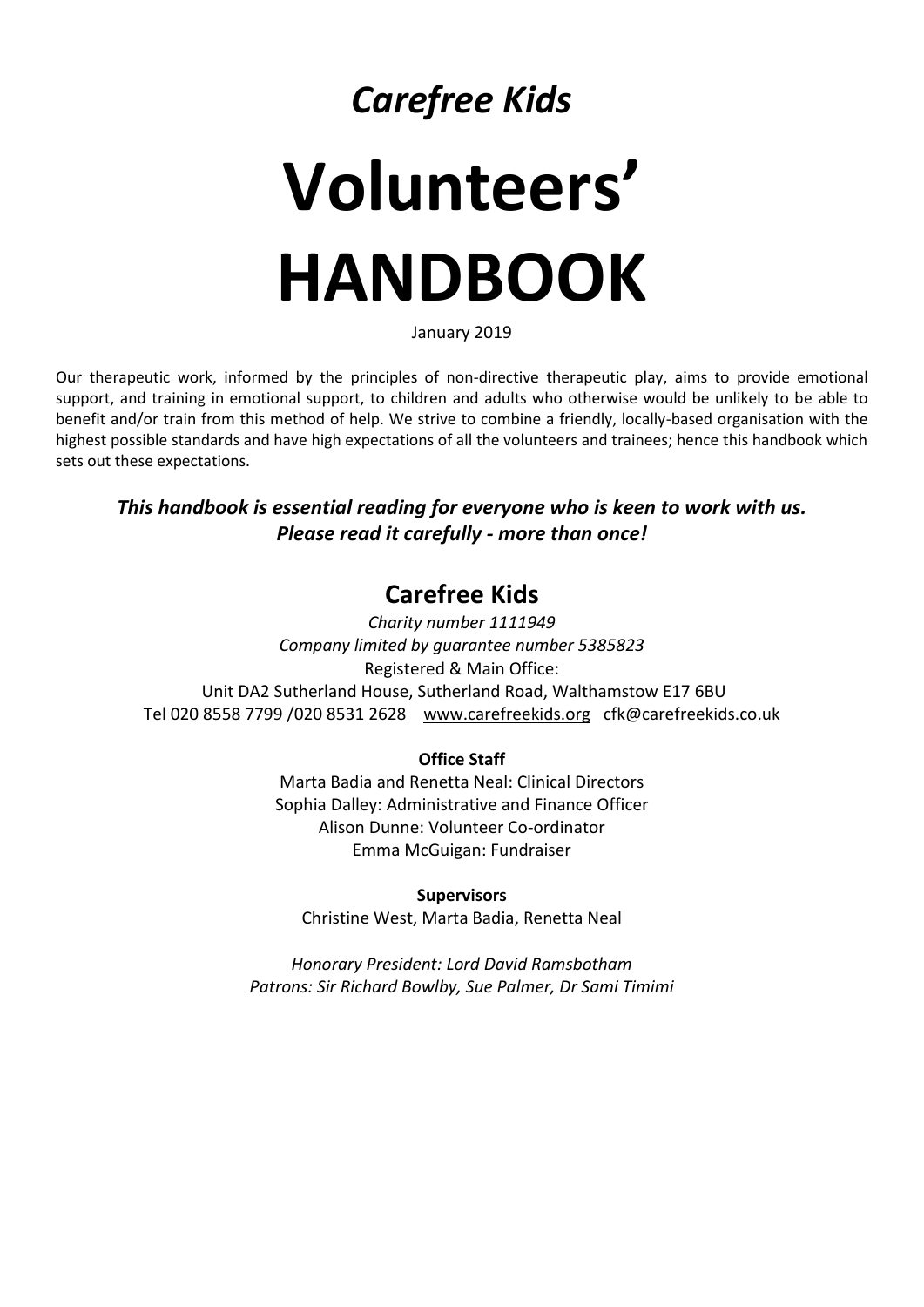## **Contents**

- 1- Communication
- 2- Punctuality
- 3- Training
- 4- Disclosure and Barring Service Checks (DBS Checks), CVs and References
- 5- Supervision
- 6- Absence
- 7- Confidentiality & Confidentiality Agreement
- 8- Referral Process
- 9- Getting started Allocation, The School & Observation
- 10- Parents and carers
- 11- The first therapeutic session
- 12- Working at a school things to remember
- 13- The library
- 14- Toys and materials
- 15- Equipment for therapeutic play
- 16- Child Protection
- 17- Nine more important things to remember
- 18- Other Carefree Kids activities and tasks
- 19- What to say instead of 'How are you?'
- 20- Ages in each school year group
- 21- Child observation sheet template (suggested format)
- 22- Session notes template (suggested format)
- 23- Session notes template to be filled out and emailed to Supervisor if unable to attend supervision.
- 24- End of Term report (to be discussed in Supervision and handed to your Supervisor)
- 25- Ending report (to be discussed in Supervision and handed to your Supervisor)
- 26- Policies and Guidelines: Safeguarding & Child Protection, Equal Opportunities, Confidentiality, Health and Safety & Accident/Incident Report Form, Complaints & Feedback Procedure

**This handbook is amended periodically and it is based on the experiences of more than 10 years of providing therapeutic play. Please send us any additions or amendments you would like to suggest for the next edition.**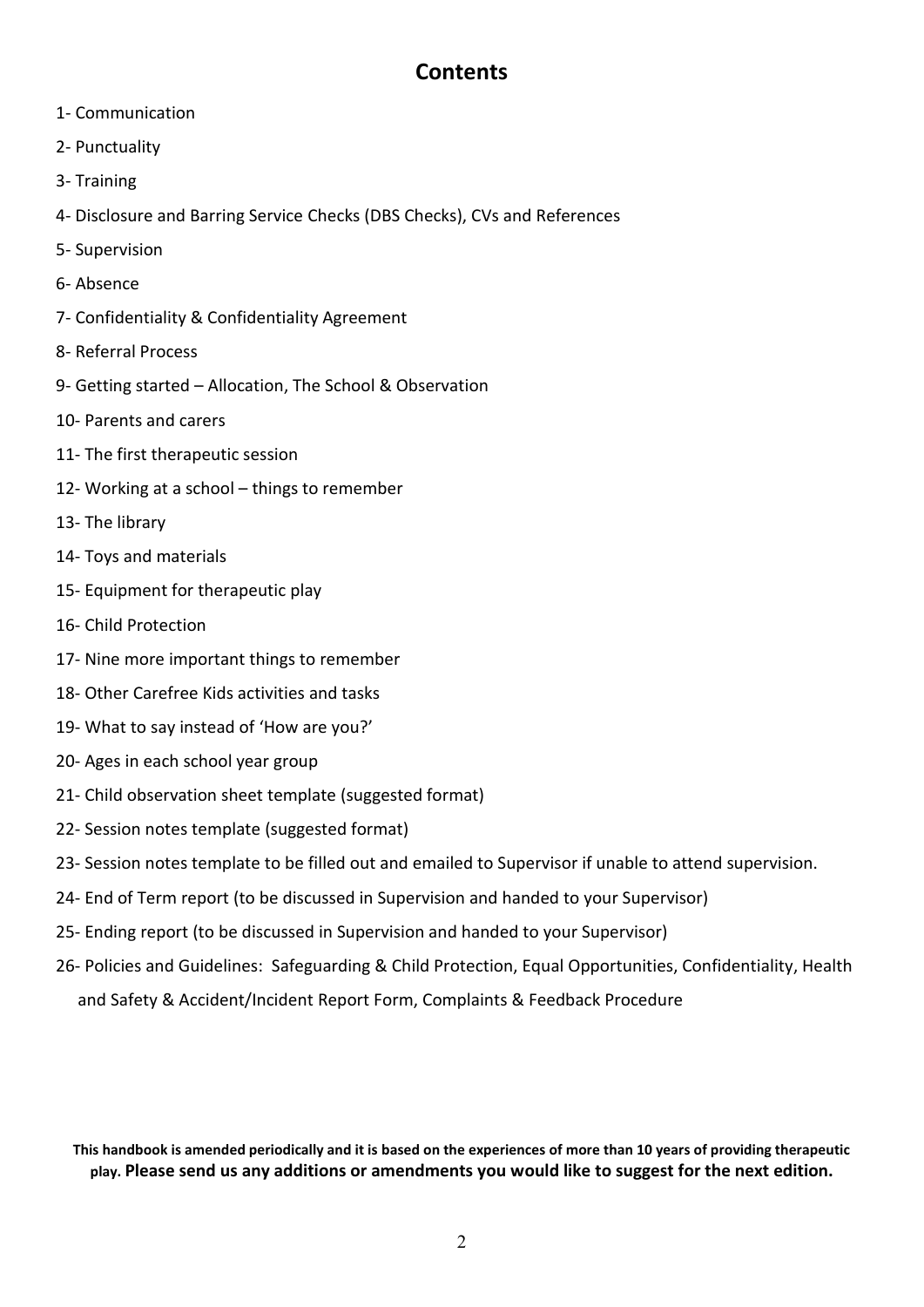## **1 Communication**

## **Communication is of the utmost importance for all our work**

a) By joining Carefree Kids, you are making a commitment to take communication very seriously. For example, we need you to check your emails and phone messages frequently, and to reply promptly when we need information from you. Do take careful note of our information sent to you, such as Study Day & term dates, when reports are required to be handed in, dates and when supervision starts and ends each term. Please ensure you keep the office, supervisors and schools you work in updated if your contact details change.

b) Once you start work at a school, you will need to be in contact with the relevant people there. But do not assume they have received your message. We are just one of many agencies they deal with. Schools are often busy and sometimes do not have time to reply or read emails promptly, or they may not have received a spoken message. You often will need to try, try and try again to contact them. 8.30a.m. or after school tend to be better times to phone. You need to ask each school when is best.

c) Please let CFK office know if there are any problems at the school e.g. someone walks into a session, the room is busy - anything that needs to be sorted out at once.

d) Let the CFK office know if toys/arts materials need replenishing. Our play rooms often run out of Art materials and items such as bubbles, balloons & play dough. Please ensure these are replenished. We aim to keep spare items at the CFK storage room.

## **2 Punctuality**

Most volunteers are very punctual and this is appreciated. Why is punctuality so important?

- Consideration for other people (group members and facilitator) the flow is badly interrupted by unexpected latecomers.
- CFK wants to provide the best possible training and supervision. This is compromised if people are late and miss important things
- Strict time-keeping is vital to good therapy. This is mirrored in our groups & events.
- If you are late for weekly groups, we have no evidence that you can be on time if you see children for sessions. We would be seriously concerned if this poor punctuality was reflected in your work with children
- We understand that now and then public transport can let you down occasionally. Do allow lots of time to get to sessions and appointments.

**You are asked to arrive at every group at least a few minutes before it starts, so that everyone can be there at the beginning. All Carefree Kids events start on time.**

## **3 Training**

We welcome volunteers who have the right qualities, as well as therapy and counselling students on placement, as well as fully qualified therapists. We hope that everyone who joins us will be able to go on to work with children eventually, and we will review this sometime into your training, once we get to know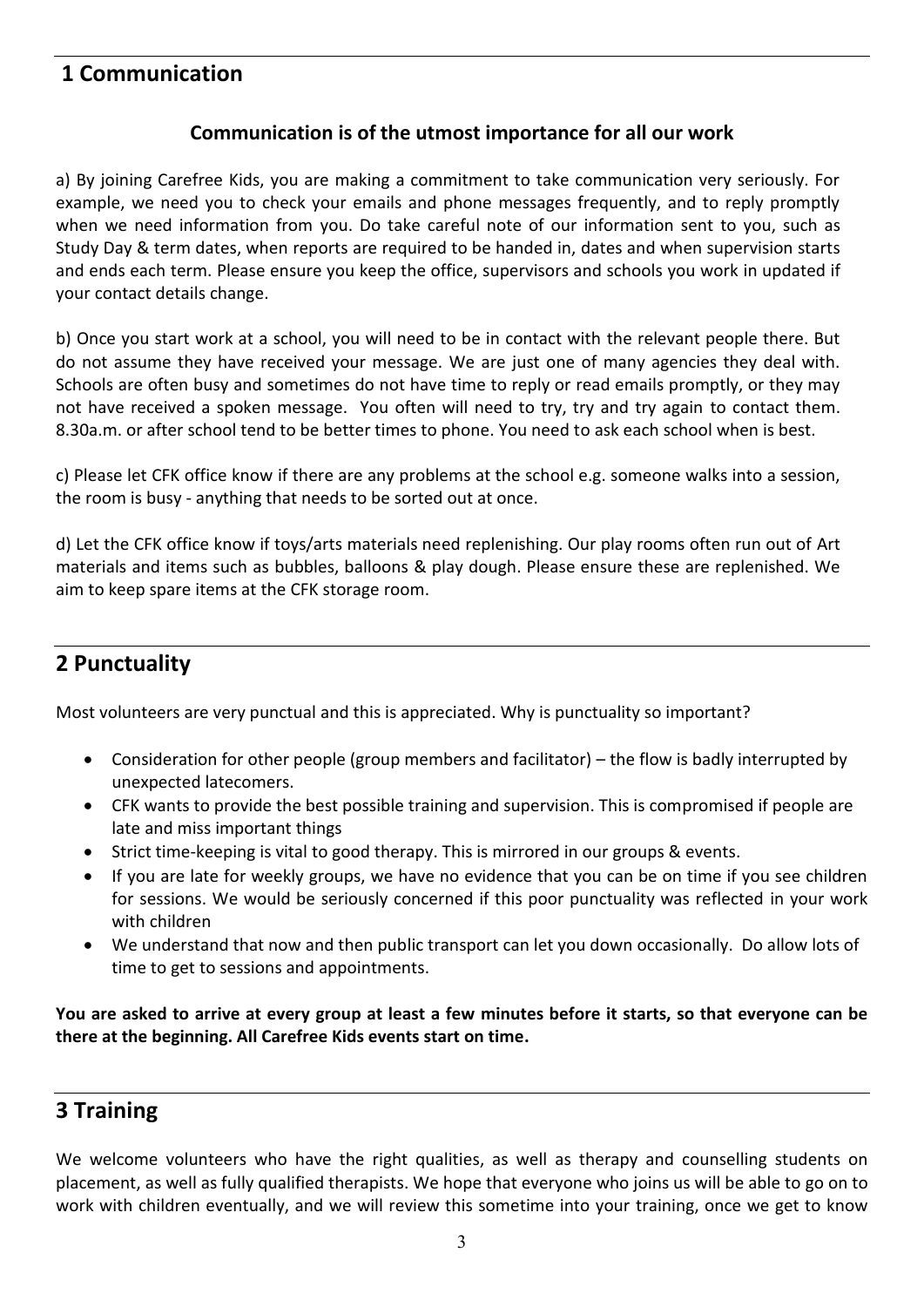you a little better. Not everyone is suitable for the work and sometimes the work will not fit well with your current situation.

After you have attended an Information workshop, you may be offered a one-to-one meeting. We will ask you to submit a DBS check and we will take up your references. Please talk to us if this is difficult for you (ie. after a long period of childcare or unemployment etc.) Once this has been cleared, you will be given a copy of this Handbook and a Training Checklist. You will then be invited to join a weekly supervision group, to learn about the way we work. Once you have confirmed your interest, you are expected to come to the supervision group every week (term times only).

Safeguarding is a vital part of your training. Unless you have already undertaken some training within the last two years, you will need to complete one of Basic Awareness Training before we can offer you an allocation. Our training is provided by Waltham Forest Council, it is free to you, and you will received a certificate.

During the training period, you will need to read at least three **BOOKS**: **'Dibs in Search of Self'** by Virginia Axline (Penguin, still in print. CFK have copies) **'Play Therapy'** by Virginia Axline (out of print. CFK have copies) **'Play Therapy: The Art of the Relationship'** by Dr Garry Landreth (CFK have copies)

…. and to watch relevant DVDs. We own several DVDs about Play Therapy and related subjects. We do not lend them out, as they are expensive and hard to obtain. We think it is more useful to watch them in a group and discuss them. You are also welcome to watch them at Carefree Kids if a room is available.

We recommend you read the books and watch DVDs AGAIN some time after first doing so – there is always more you can learn from them.

We hold three **STUDY DAYS** a year, these are compulsory for your first year with us and then we hope you will keep attending. They give you a chance, in a relaxed setting, to meet volunteers in other groups and to learn more about therapeutic topics. Entry is free.

There is no set length of time for training: people learn at different rates. To demonstrate that you have learnt the skills of therapeutic play you should:

- show the necessary qualities, such as empathy, patience and commitment
- show your reliability by regular, punctual attendance at supervision
- contribute fully, appropriately and honestly in supervision sessions
- attend study days/DVD days, etc.
- read and understand the core books

Once you and your supervisor agree that you have done the above, a coordinator will invite you to a small role play session to experience play and think about what a session with a child might be like. Finally, one of the coordinators will meet with you to discuss allocating a child, at which point you will go through the **training checklist** together.

We also organise small training activities during the year, such as role plays and report writing. Please let your supervisor or a member of our staff team know if you have any specific training needs.

Unless you are on a course and have fixed placement dates, this is a **long-term commitment***.* We cannot tell, when we begin with a child, how long is needed. We aim to continue for as long as the child seems to be benefiting, to be reviewed regularly.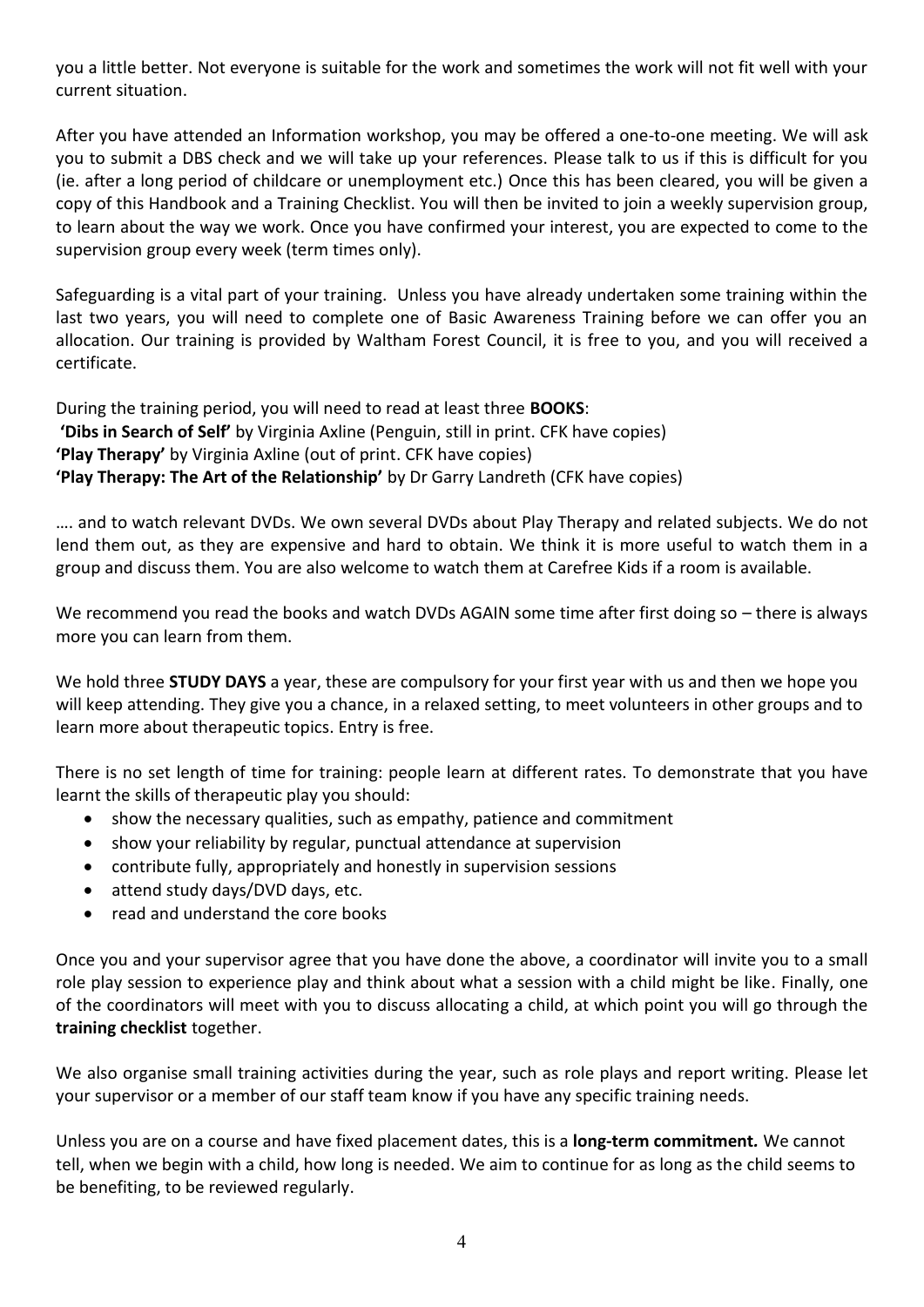## **4 Disclosure and Barring Service Checks (DBS checks previously known as CRB checks), CVs and References**

As part of our commitment to safeguarding and child protection we need to take a few steps to check your suitability to work with vulnerable people.

**Enhanced Disclosure and Barring Check (previously CRB)**: Each volunteer needs to have a DBS in place before starting a Supervision group. These can be applied for from the Carefree Kids office (at no charge to the volunteer) or we can accept DBS checks that are registered on the Update Service.

**Please take your original CRB/DBS with you when you go to a school. It is suggested that you carry it with you every time as staff changes can mean the school wish to see it again, otherwise you might have a wasted journey. Schools are becoming increasingly careful about seeing them as part of their safeguarding children policies.**

## **5 Supervision**

All our volunteers receive weekly supervision from one of our fully qualified supervisors, who come from a range of backgrounds, including drama and art therapy, psychotherapy and counselling. You will learn to be non-directive, observant and reflective. We focus on the therapeutic relationship between the volunteer and child, and much of the learning takes place through the sharing of play sessions and reflecting on the themes or issues that arise.

The Supervision group is a confidential space both for each other and the children we work with - and needs to feel like a safe space for all to share personal information when needed and appropriate. Increasing self-awareness and understanding is a crucial part of delivering effective therapeutic support, thus it is important for us to share some of our difficulties managing feelings and coping with difficulties in our lives, as these can be mirrored in our work.

It is also essential that you continue to attend a supervision group once a week during term time when you see children for therapeutic play. This is because:

- a) CFK wants to ensure the **best possible quality of work** for every child. We can do this only by knowing in detail how you are working and to make sure your work continually improves by you **receiving feedback** from group members and supervisors. It is also where you will learn the most for your own development whether personal or professional.
- b) CFK needs to know of **any problems** with the children, schools, parents etc. so they can be sorted out promptly and appropriately.
- c) CFK needs to stay in **weekly touch with you** to keep up-to-date with any issues which could affect your work with children. We respect your privacy, but do need to know of any relevant difficulties. If you prefer to tell your supervisor privately, this will be respected. The office staff are also available to be contacted if you need further support in any matters.
- d) If for an **unavoidable reason**, such as serious illness, you cannot attend, you are expected to let the supervisor know. Please do this in good time so it is known at the start of the group that you won't be there. Use a method of communication most likely to reach the supervisor in time – usually text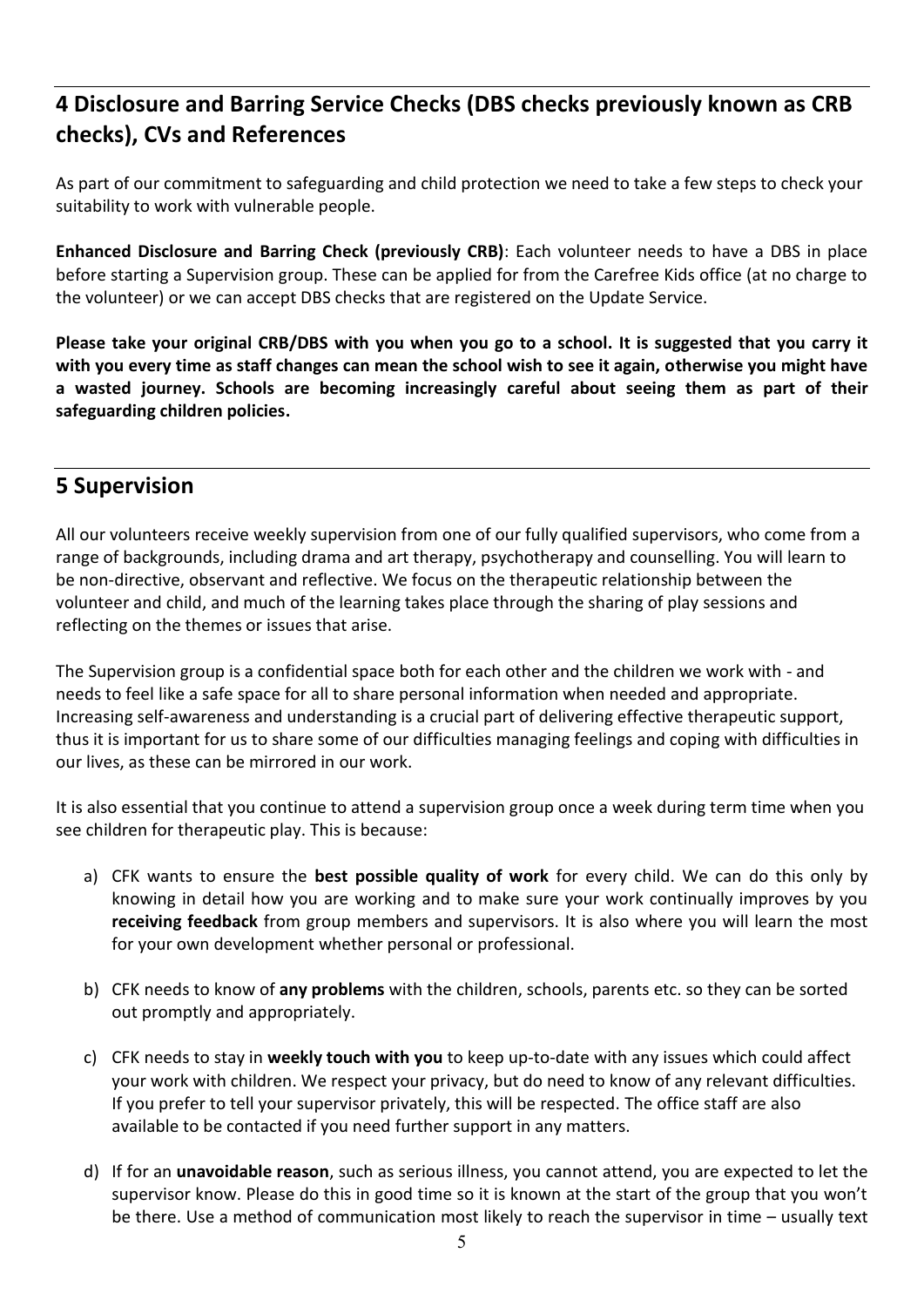message is preferred. When you are working with a child and unable to attend supervision because of an unavoidable reason you will need to send your supervisor a summary of your session with the child (See section 24). This way CFK can ensure all work remains clinically safe and that safeguarding of both child and volunteer is maintained.

e) We welcome students on placement subject to checking individual college/course requirements**.** You will also be expected to come to weekly supervision and contribute to CFK on the same basis, even if you also go to supervision outside of Carefree Kids.

## **6 Absence**

If you or your dependant are seriously ill**,** we understand that you cannot come to supervision or see children. Apart from that, or other genuine emergencies, you are expected to attend and see your children every week. The children need you to take your **holidays during school holiday times.** 

If there is a train strike, you are still expected to find your way to schools and supervision. If you have a paid job, you are expected to get your employer's agreement about exactly what sacrosanct time you need off every single week in term time.

If you don't see your children one week, you are still expected to come to the supervision group. As we work collectively, your contribution about other people's work is important, as well as your regular development via other peoples work. Supporting each other's learning and development is an important aspect of the Supervisory experience.

**REMEMBER: If you see your children but cannot come to supervision, you need to send a written report of the sessions before the next group** (See section 23).

## **7 Confidentiality**

Everything that goes on in therapeutic sessions, training and supervision groups is confidential and, as such, you **must not discuss the details of the content of sessions**, except in Carefree Kids supervision. If you are also receiving supervision in another outside agency, e.g. at your university, please ensure that you keep details of your therapeutic work confidential.

You must make any written notes **entirely anonymous** (no names of children, school, teachers – nothing that could identify the child) and keep them securely – these are your private "process" notes. All notes about CFK work are to be destroyed, CFK suggests that you hand all notes in for them to be shredded. Any *reports* you write will, however, need to have confidential information (full name, school attended, date of birth etc.) and so will be kept in a locked filing cabinet at Carefree Kids and shared only on a need-to-know basis. If you keep a copy, obscure any confidential information and keep them securely. CFK has rights to information about your sessions, but clients, parents and courts of law have rights to any written records, including process notes too, so think carefully about what and how you write – keeping detail to a minimum, focussing instead on themes and general developments or changes.

The only time you *must* break confidentiality is if you have a concern about the child's wellbeing (or someone else connected with the child) e.g. if you think the child is being harmed; at risk of harm; witnessing disturbing or inappropriate events or material; in danger; or if you think they may harm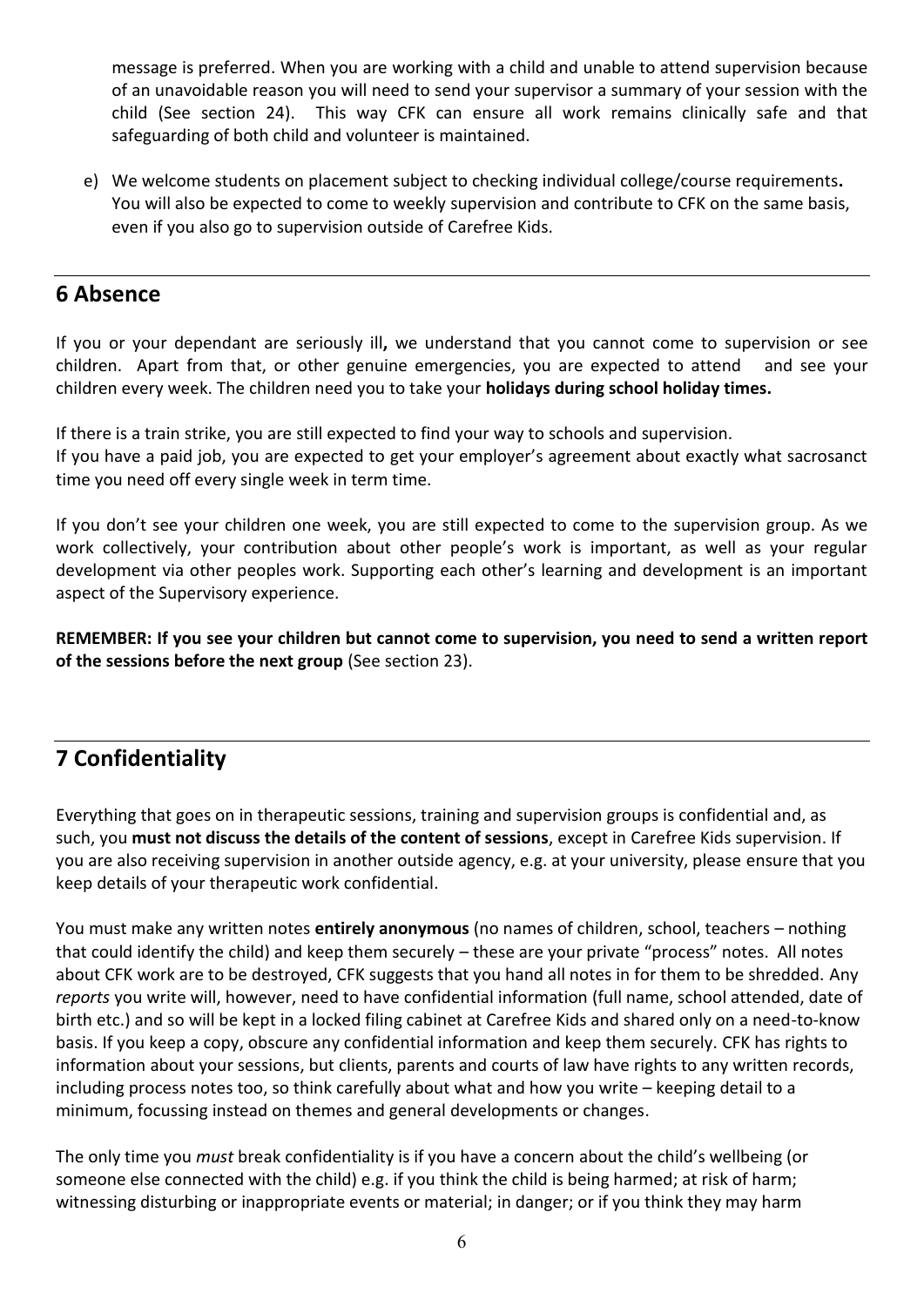someone else. Please refer to Carefree Kids Child Protection Policy (section 26) and to handbook section 16 on CP for further advice.

**You must communicate this limit to confidentiality, in age-appropriate language, to the child/young person when you start working with them (we have special age appropriate leaflets that will help with this too)**, and ensure (e.g. by providing CFK leaflets) that parents/carers and school staff understand it too.

You *can* give some feedback to parents/carers and school staff but you should give **only generalised** feedback so as to maintain confidentiality – describing general trends or broad themes but not detailed information about what is said or done by the child in sessions. However, **you can provide more detailed or specific feedback if you agree this beforehand with the child**. Any perceived breach of confidentiality can seriously undermine therapeutic work.

If a child discloses something concerning, or you have a serious concern about the safety of the child or someone else, you must follow our child protection policy and procedures – but you should **first explain to the child that you will have to share this specific concerning information – and tell them exactly who you will tell**. After the session you can discuss your concerns with CFK but you must inform the school's Child Protection Officer (please see Section 16). If a concern becomes apparent after the end of the session, you still need to report it to the CP at school as soon as you can, and your supervisor, and then discuss it with the child at the next session. **This confidentiality agreement remains in place even after the therapeutic work ends and after you leave Carefree Kids; you are expected to maintain confidentiality indefinitely.** 

#### **Please note, all our work follows the 2018 GDPR framework.**

## **8 Referral process**

Children are usually referred to CFK by their school, or occasionally by their parents or social services. We ask the referrer to fill in a detailed referral form, evaluation and monitoring forms, to get parental permission, and send us back the details.

We do sometimes also **work with parents** and usually they self-refer - either directly to Carefree Kids or through their child's school.

## **9 Getting started – Allocation, The School and Observation**

#### **When you are ready to work with a child: Allocation**

Once you, your supervisor, and a CFK coordinator agrees that you are ready, one of the clinical directors will invite you to a meeting to allocate you one (or more) children initially (depending on your experience and availability).

#### **Making contact with the school**

Once we have allocated a child to you, we tell the school that you will contact them to discuss arrangements. From this point on, **you** become responsible for forming a relationship with the school – and the child.

You will need to contact the link person at the school to:

- discuss a time when the sessions might take place (to suit you and to fit into the child's timetable; avoiding P.E. lessons, break times and lessons the child particularly enjoys or that the school feel cannot be missed)
- arrange a date and time to **observe** the child (anonymously) and to **meet** the SENCO (special educational needs co-ordinator) or inclusion manager and class teacher (where possible)
- agree the date to start therapeutic sessions (usually the week after the observation)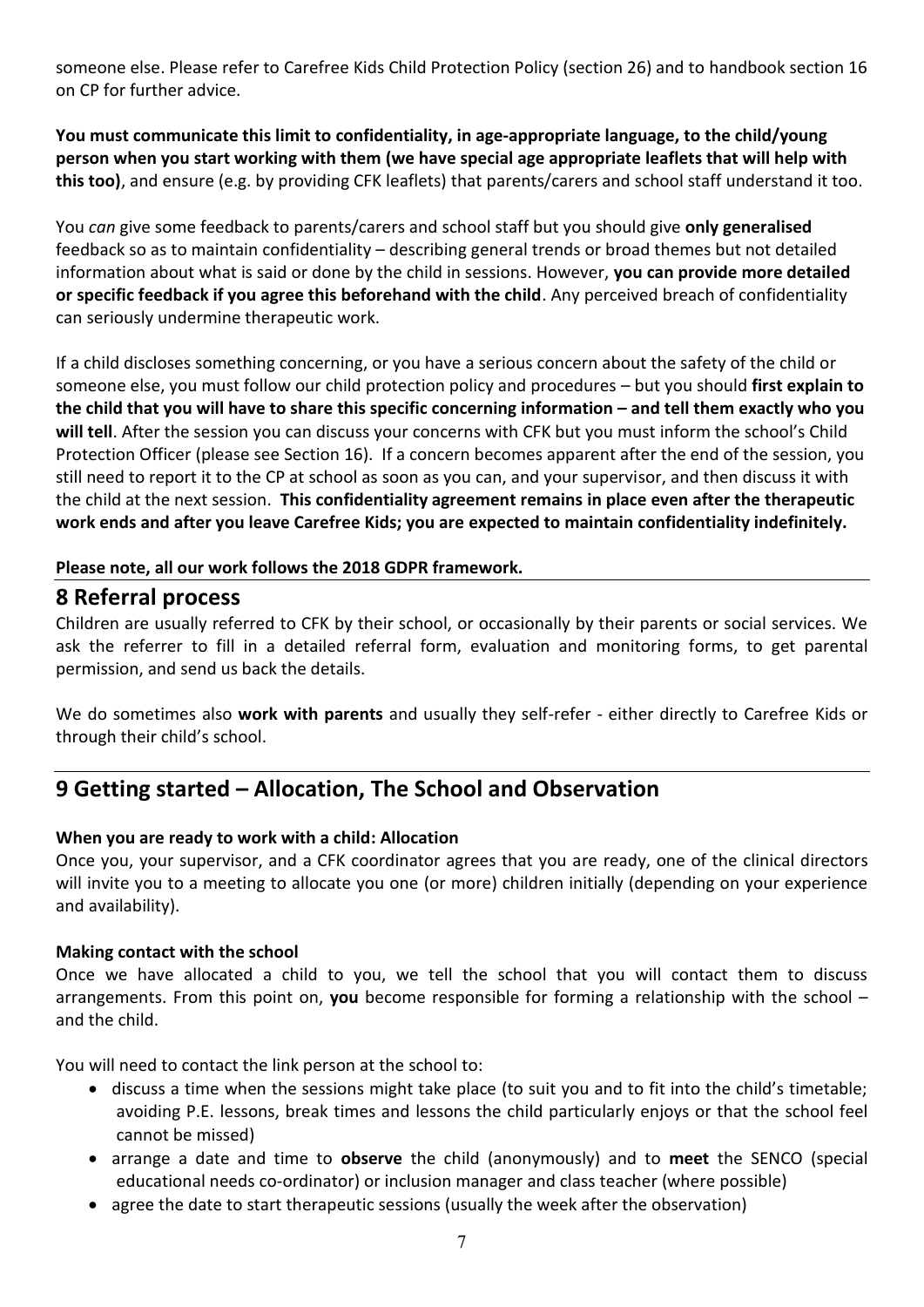- discuss whether/how to contact parents/carers (best done **before** sessions start)
- obtain the name of the Child Protection Officer and a copy of the schools Child Protection Policy

## **Meeting staff**

When you meet school staff, give them a copy of our 'Leaflet for School Staff' (which explains CFK's ethos and is available from the office). Try to explain a bit about the sessions, why they are important and especially how they are child-led and non-directive and confidential. Tactfully explain that sessions must never be used as a bargaining tool or punishment and about **the importance of NOT saying anything evaluative** about therapeutic play to children, nor asking questions or giving praise in relation to the sessions.

#### **Child's Medical Conditions**

On occasion we are referred children who have medical conditions such as asthma, epilepsy, eczema etc. This information should be on the referral form however, if a child was referred a long time ago, or has been diagnosed since referral, this could be missed.

Therefore DO ASK the person named on the referral form about any medical conditions the child may have. Do this prior to starting with the child. Request up to date information about the child's care plan for managing the child's condition, including any medication that might need to be administered, i.e. where it is kept, who administers it and when. (Please also see Policies and Guidelines-Section 26).

#### **Observation of the child**

Prior to observation, introduce yourself to the child's teacher, preferably when the child is **not** present. Explain that it should be an anonymous observation - ask the teacher to discreetly point out the child - and try not to make it obvious that you are observing them. Give the teacher 'Leaflet for School Staff'; discuss how the child, each week, can be signalled to come out of class discreetly to attend the session; and agree how you will contact each other, if needed, about anything that might need to be shared.

You should then **observe the child in class** and **in the playground**, making notes afterwards. (See item 23 in this Handbook). The observation will give you the opportunity to test out your first impressions against the referral information – sometimes these can prove very different. Most volunteers sit quietly in the class room and, if asked, say they are a visitor, though some volunteers choose to be a bit more active/involved in the class. If the child does work out that you are there for them, you should be honest with them but discreet.

#### **Introducing yourself to the child**

Introduce yourself to the child sometime **after** the observation – ensuring that you do not draw unnecessary attention to the child in their class. Tell them your name and a bit about therapeutic play. You need to use age-appropriate language and may find terms like 'special time' and 'safe space' useful. If your session times and place are confirmed you can tell them when and where you will meet, and whether and from where you will collect them. They may have questions and they may be excited/anxious etc. It is good if you warmly invite them to come rather than inform them they will/should attend.

It is not unusual to be nervous and it may help alleviate this if you discuss in your supervision group after you have been allocated a child.

#### **The therapeutic space**

If you have not worked in the school before, you need to be shown the room and toys, either by a CFK volunteer who knows the room, by CFK staff or school staff. **How the room is arranged is important and needs to be kept the same every week.** We often do a mock setting-up of the toys in the room with you. If you have not arranged this in your allocation meeting be sure to contact the office arrange the support you need well in advance of your first session.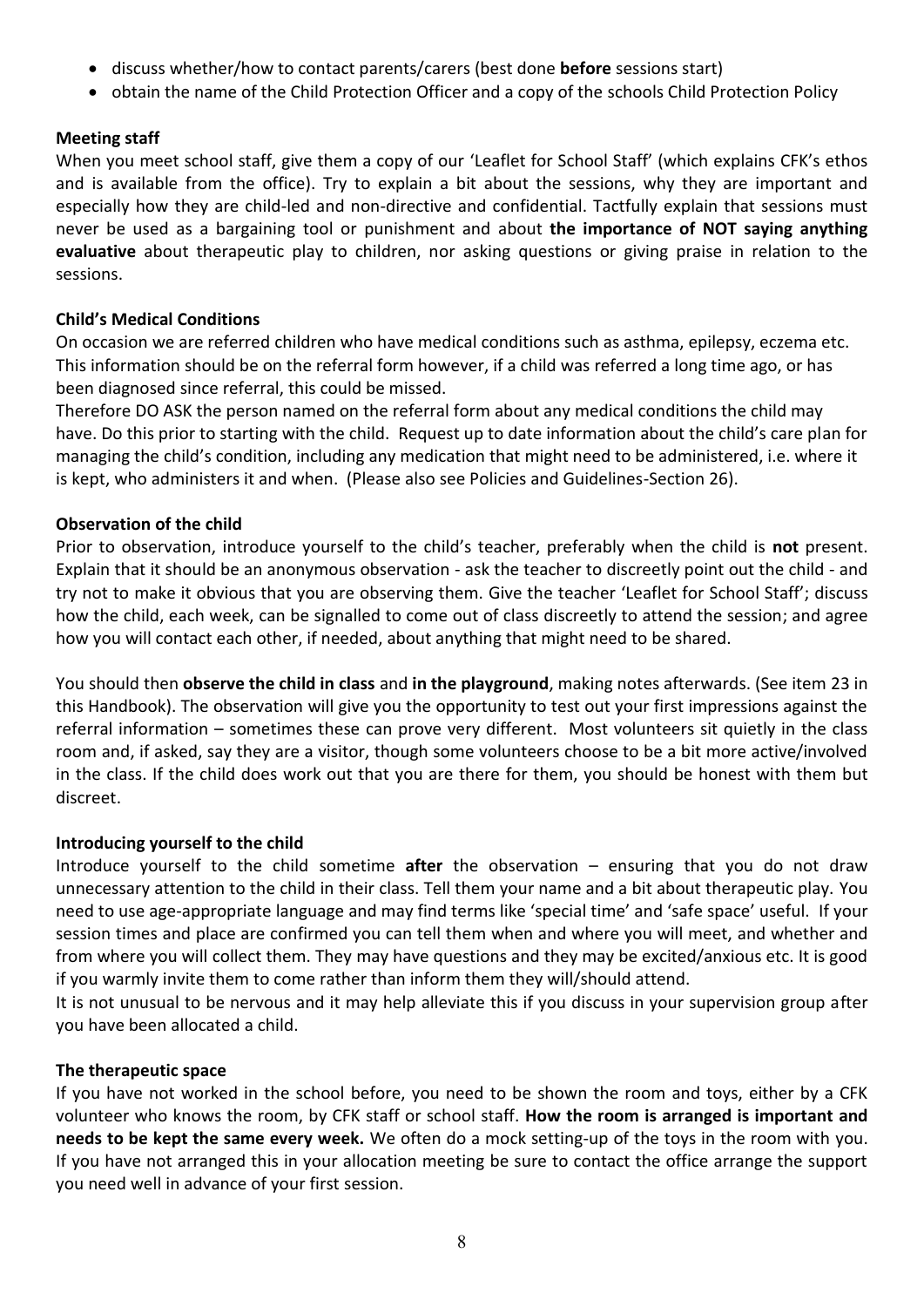#### **Getting to know the school**

Get to know the school, e.g. office staff especially the Child Protection leads, staff room, fire exits/procedures, toilets (child and adult: children should always use children's toilets and you must always use the adult ones as a safeguarding measure). Find out about school hours and termly timetable. Please ask for a copy of the school prospectus, the school's child protection policy and newsletters. Ask if you can use the staff room to make a drink or to write up your notes. It can be a useful way to get to know more about the school and to communicate with the staff **though not to discuss child's sessions.**

#### **\*\* A very important plea**

Once you start to see children, please keep an accurate record of date and time of all your sessions, including details about cancellations and absences. We ask you **to write session information on a Children's Sessions Register** in your weekly supervision group. This is in order for us to invoice schools accurately. If you are unable to attend supervision, please make sure you notify the office and fill in the session details the following week. Income from schools pays for volunteers' travel, DBSs, replenishment of toys etc. It is important that schools are invoiced on time and we receive this income.

## **10 Parents and carers**

We ideally meet with parents and school from time to time to review progress, though this is not always easy to arrange. If you meet parents **after** you have started to see their child, the child might think that you will talk about sessions, so this has to be handled very carefully. It is best to discuss any such meeting with the child before it happens and ask them if there is anything they would like you to say or they specifically don't want you to say. Remind them you will not go into details about sessions.

Some parents may need or want support for themselves (and may tell you so if you meet them). Some volunteers specifically want to work with parents and Carefree Kids does facilitate parent work; please do feedback to Carefree Kids about the parent's needs and wishes or encourage parents to get in touch with the Carefree Kids office.

## **11 The First Therapeutic Session**

To avoid unnecessary anxiety, arrive at the school early, give yourself time to set up the room (talk to your supervisor beforehand and ask for support if you need it!), find your way about and collect the child in as relaxed a way as possible. There is nothing worse than going somewhere you are not sure of and having to rush around, especially at the beginning of a new therapeutic relationship!

Re-introduce yourself to the child, remind them about the therapeutic play and tell them where you are going (especially if they have not been introduced to the play space yet).

It's good to smile and ok to say hello but **try to avoid asking 'How are you?'** See section 19 for alternative things to say.

Child Protection is of the upmost importance and so **Confidentiality (and its limits)** is something that needs to be shared with the child in the first session. (Please see Child Protection and Confidentiality Policies in section 26 for further clarification and discuss in supervision.) Updates on Child Protection related issues are covered at each of our Study Days and in Safeguarding training.

Tell the child how long they will be in the therapeutic space; show them on the clock if appropriate.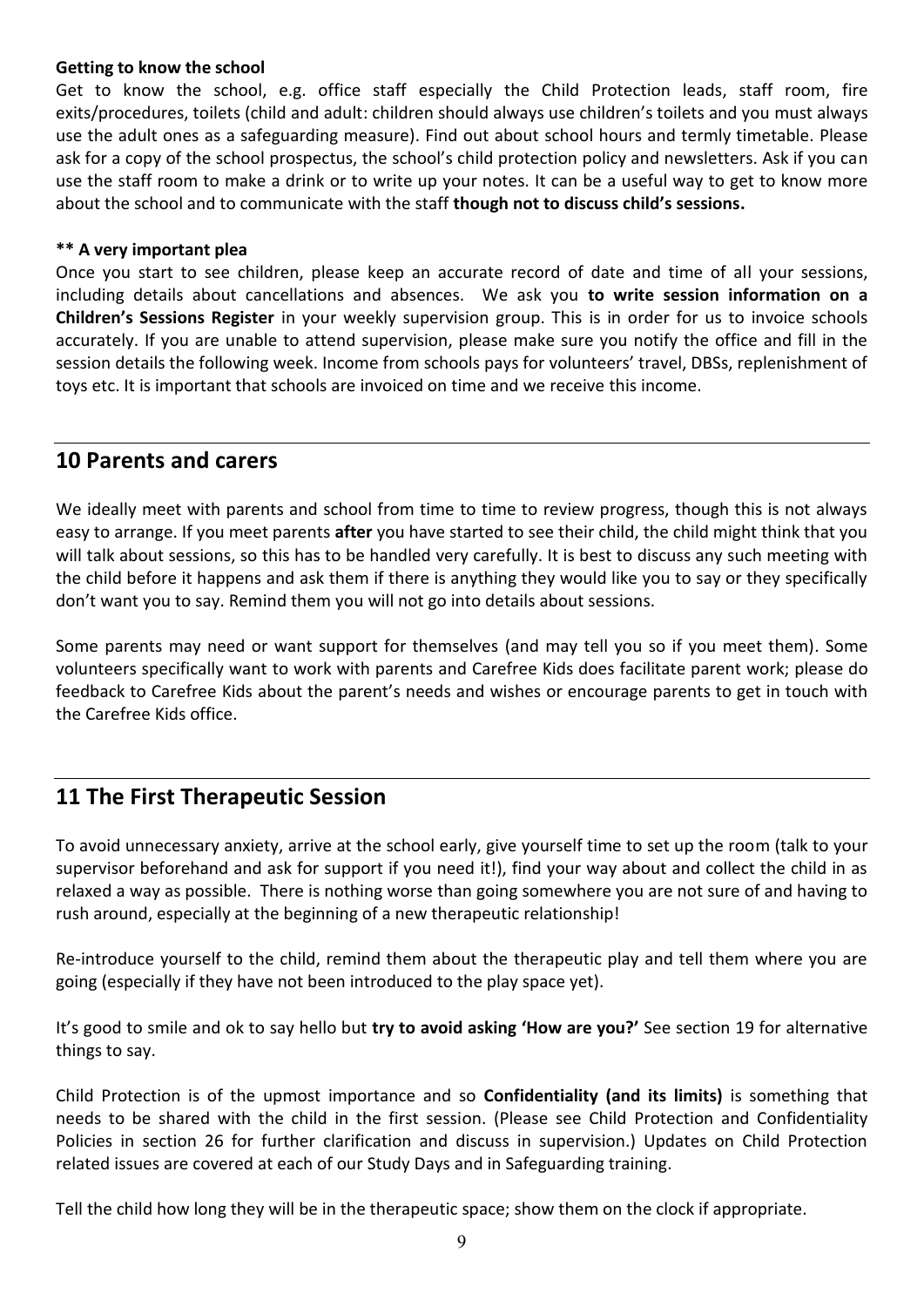Offer the child the materials to use and talk about conditions/boundaries: i.e. not harming themselves, you, or damaging the space/things on purpose. It is important to have talked about this with the child **before** any harm is caused; enabling you to remind the child if they become destructive; it is hard to introduce such limits when the child is flooded with strong emotion.

The foundation of our work is non-directive; some children will engage with the room and the volunteer straight away and some will not. You must accept the child as they are.

Talk about how drawings and things the child makes will be kept in a box in a safe place – right from the start. It is sometimes hard for a child to leave work they have made for someone else but it is of therapeutic value for everything to stay if at all possible. If not taking away what has been made will cause the child distress in your view, then an exception can be made. (Talk to your supervisor if you want to know more about this.)

Give gentle warnings when the time is nearly up (e.g. at five minutes to go). Some children (and adults) lose track of time when they are engaged and can get upset/angry if they are interrupted/stopped without warning.

The child **can choose** to tidy up or not.

When leaving the room close the doors so the child knows any 'mess' is contained. You may want/need to ask the child where they would like you to leave them, but their age needs to be considered here as it would not be appropriate to leave a reception aged child to walk back to class alone. Give only choices that are appropriate e.g. 'I can take you to the door of your class, or I can wait in the corridor where I can see you are safely back into your class.'

## **12 Working at a school – things to remember**

As early as you can, form the **best possible working relationships** with the class teachers of the children you see, as well as other staff involved with the children, such as learning support assistant(LSA), learning mentor and SENCO (sometimes called Inclusion Manager) and the Child Protection Officer (often called the C.P.O. and may be different from SENCO) . It is also important to be on excellent terms with office staff.

Make sure the school has all of your telephone numbers and email: give them to both the office staff and the link teacher. Make sure you have the number of the school and names of relevant people **with you all the time**. Get all possible contacts of the link person: email, mobile etc. and find out the best times to phone him/her. If you change your contact details, tell the school.

Ask at the school each week whether the child will be available for therapeutic play the following week (e.g. is there a school trip/SATS/Christmas concert?) Remember we are just one of dozens of people in the school's life, so they might forget to tell us of their own accord. You could phone the school from 9.30am on the day, by which time class registers will have reached the school office. If you see children very early in the day, you cannot find out by phoning if they are at school that day.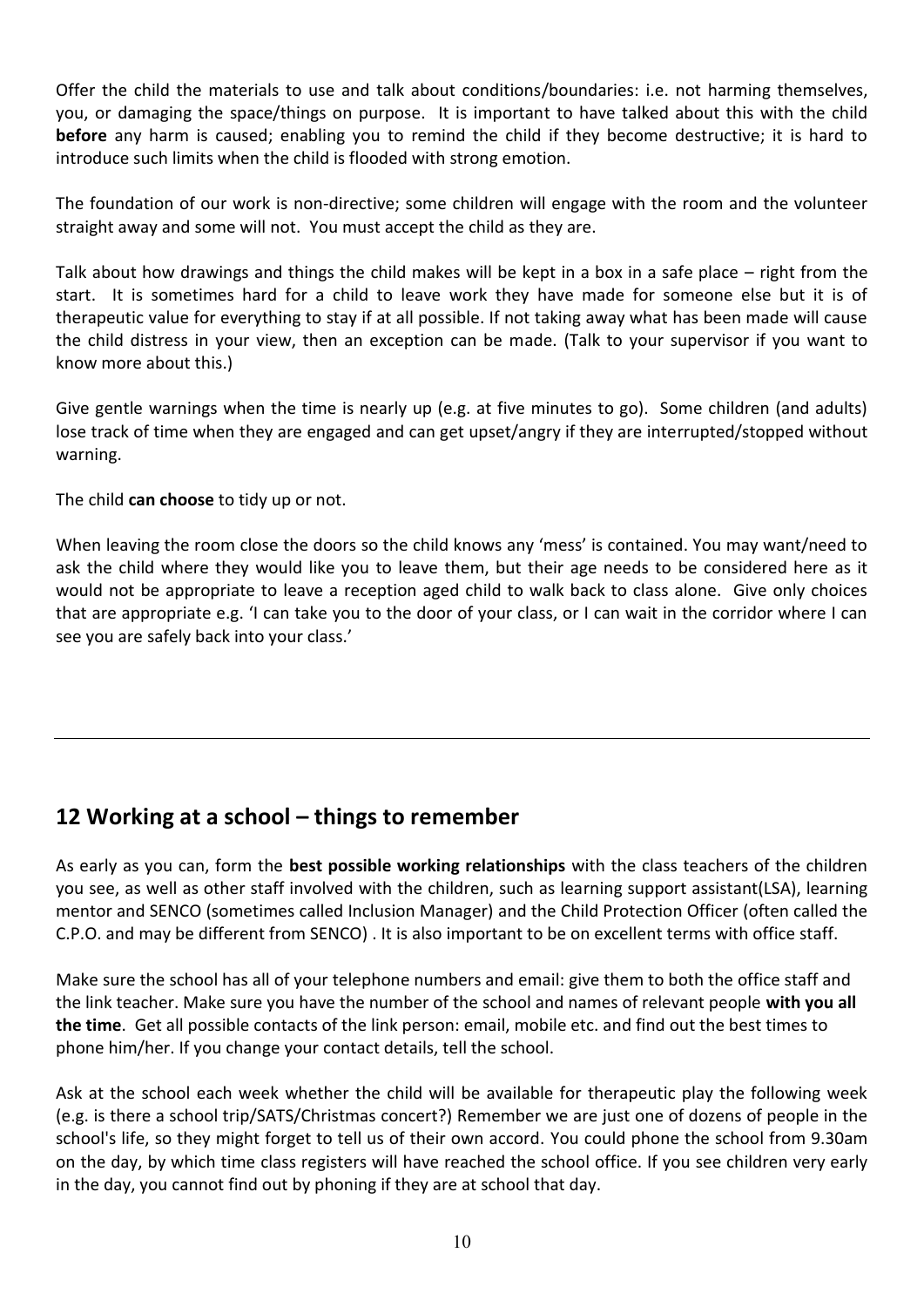Always put the '**Please Don't Disturb'** notice on the door (the child might want to do this). You might also put a chair outside the door as a barrier, and a note stating what time the room will be free. If there are interruptions despite this, take time afterwards to discuss with the intruder why this is not acceptable **AND tell CFK** as soon as possible, as it needs to be taken up promptly by CFK with the school.

\* If the school gives you a **name tag** to wear round your neck: **never** wear it during your play session. You need to be just another human being for the child, not a visitor to the school. Wearing any official badge can create the wrong atmosphere.

If you find **extraneous objects** in the room, discuss it with the link member of staff and explain why it is not acceptable. Make sure you mention it at the next supervision group. If there is no time to remove the items before seeing the child, **COVER IT UP** so the children don't see it. You need to **get to the school half an hour early** so that you can set up the room and deal with any problems like this before you see the child. If you find that a volunteer using the room before you has left a mess, make sure you talk to him or her about it - and let the office know!

If there are **any problems** (e.g. our stuff is missing, the room is not available…), discuss with the link member of staff and with CFK as soon as possible. We ask you to mention problems to the school, but we can help you to sort them out. CFK needs to be kept in close touch with any difficulties - but we can only know about them through you!

Ask the school office for a copy of the school's annual timetable. **Beware** of turning up on INSET days: Mondays and Fridays are the most likely. Schools have varied term times.

Once you start work with children, we have a discretionary fund which can be used if you need to be reimbursed by CFK for your **travel expenses** to/from the school (capped amount). Please see the office for further details and keep your travel receipts. We do not normally reimburse fares to supervision, or before you see any children. However, if you are on an exceptionally low income, please let us know.

Now and then schools may ask volunteers to take on **extra duties**, either within sessions, before, after or even on another day. At these times **a discussion must be had with your Supervisor** *BEFORE* **anything is agreed.** Your Supervisor is responsible for keeping the work within appropriate boundaries and to ensure ethical safety for both child and volunteer.

## **13 The library**

CFK has an ever growing collection of books and articles on therapeutic modalities and approaches and related subjects. Volunteers are expected to make full use of this library which is based in the supervision room. We ask for a £10 fee - this covers your borrowing items for as long as you are with CFK. **Please ensure you get a Library Leaflet for Loan Arrangements.** This explains in detail how to borrow and return books**.**

It is **your responsibility** to return each item on the agreed date, or ask for another period of loan. There is a list of library items on request. We welcome suggestions of additions to the library, donations of books and recommendations of articles and reviews about books you have read.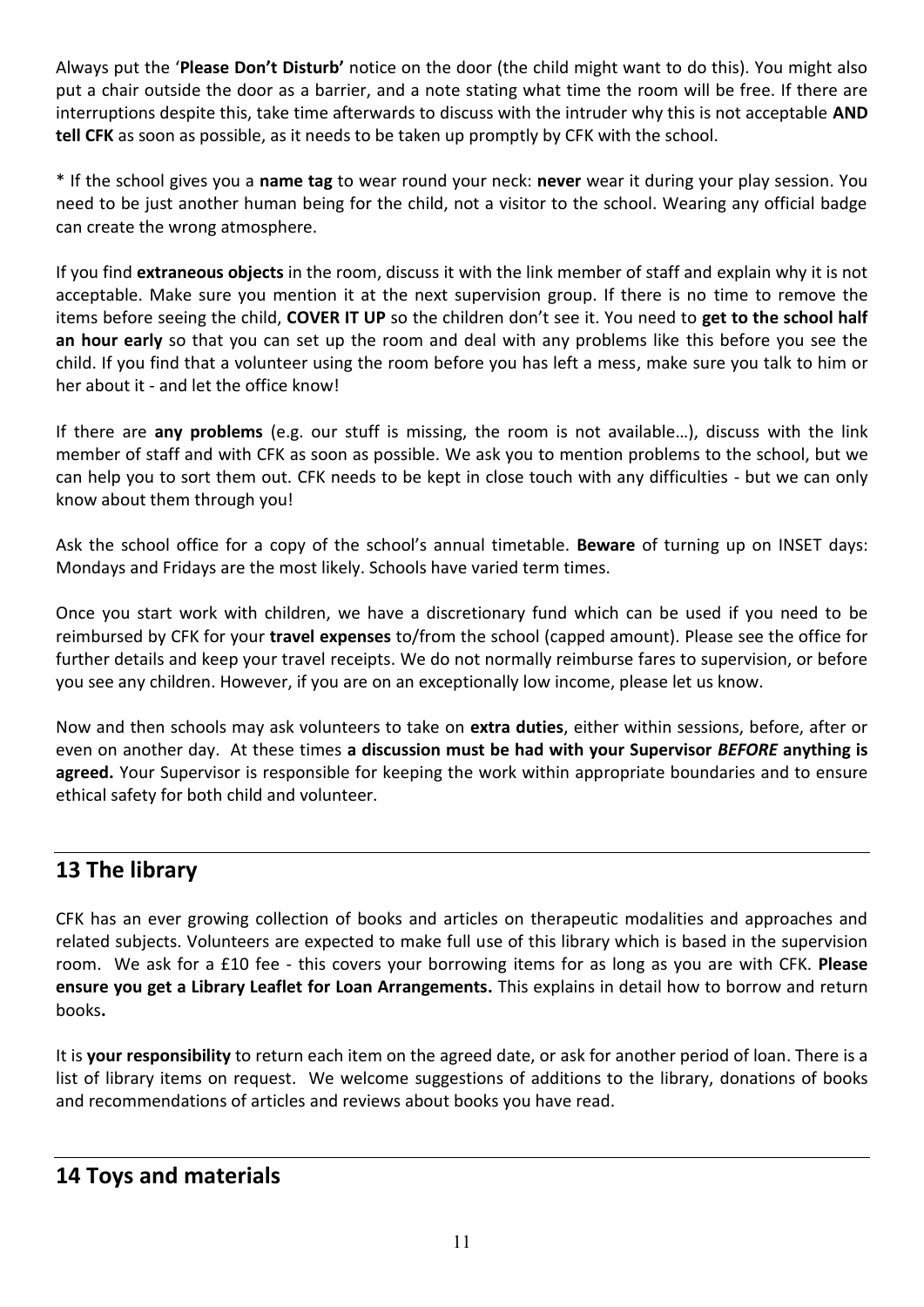a) If an item is broken or empty please mend it, or dispose of and replace it being aware that occasionally 'broken' things are kept on purpose (if they have therapeutic significance for a child). Please make sure to check with other volunteers using the same resources before replacing or removing something that has been broken for some time. Communications can be shared in a notebook that should be kept in the room, if there is not one in the room you use please collect one from the office. There is no CFK staff member at the school (this helps us to be affordable to the school!), so we rely on volunteer therapeutic play workers to keep the toys and equipment in good order. Please allow a few minutes each week for this. We have a volunteer, who can mend toys for us so please let the office know if you need his help.

b) If an item is missing please check with other volunteers who use the room before you ask CFK if we have another one. We carry stock in our materials and toys storage area. Keep an eye on things that need to be replenished such as paper, paints, balloons etc. – you can collect more stock from our storage area (please note what you have taken in the stock note book).

c) If it seems that someone in the school has taken an item, discuss it with the school. We need the school to replace things that go missing. Please pack toys and materials away as safely and securely as is possible at the school you work in to reduce this happening.

d) Our toys must be stored safely in the room or very near to it. You shouldn't have to transport equipment for any unreasonable distance.

e) We cover up most of the glass in doors and windows with material or paper but please make sure that some glass is left clear so that an adult is able to look into the room. This is to safeguard the child and you as it is not often that an adult and a child will work one to one in a room in a school and though we wish to maintain confidentiality we also want schools to feel that the work we do is safe and transparent. It is best if children cannot look in and that the child is not continually distracted by being able to look out.

f) If there are two sand boxes in the room you use – one for dry, one for wet sand - please make sure the wet sand is always damp, there are water bottles available for those who do not have a sink in the room in which you can take water. Some play rooms also have a Sahara sand try, with very fine special sand which can be drawn or written in. Please keep this special sand far away from other sand.

g) It is best, if you can, to set out the toys and materials in exactly the same way every week. You could take a photo or make a drawing. Put out all the stuff so there's easy access: don't hold anything back unless you have discussed doing so with your Supervisor, this applies to new items that you would wish to add to the room too.

h) If the room is used by another CFK volunteer, bear this in mind and leave each other notes if necessary. Get each other's phone numbers.

i) Every child needs a cardboard box with a lid or a file to store paintings etc. We recommend that creations are not taken home until their sessions have finished. ('I can tell how much you want to take it home but....'). If you are struggling to keep the child's stuff in the room due to a child getting unduly distressed please do discuss with your supervisor, every child is an individual and exceptions sometimes occur and have therapeutic value. Put your **own** name on the box (for reasons of confidentiality) and store it privately at the school. NEVER have a box without your name on it: otherwise we don't know what belongs to whom! CFK has supplies of boxes. Label your boxes 'Annie 1' and 'Annie 2'. Write the name of the child and the date on the back of each painting. This helps you see **changes over time**. When you end with a child, please return the box to CFK, unless the child wants to take it home. The child might or not want to take home his or her creations, these can be put into a plastic bag.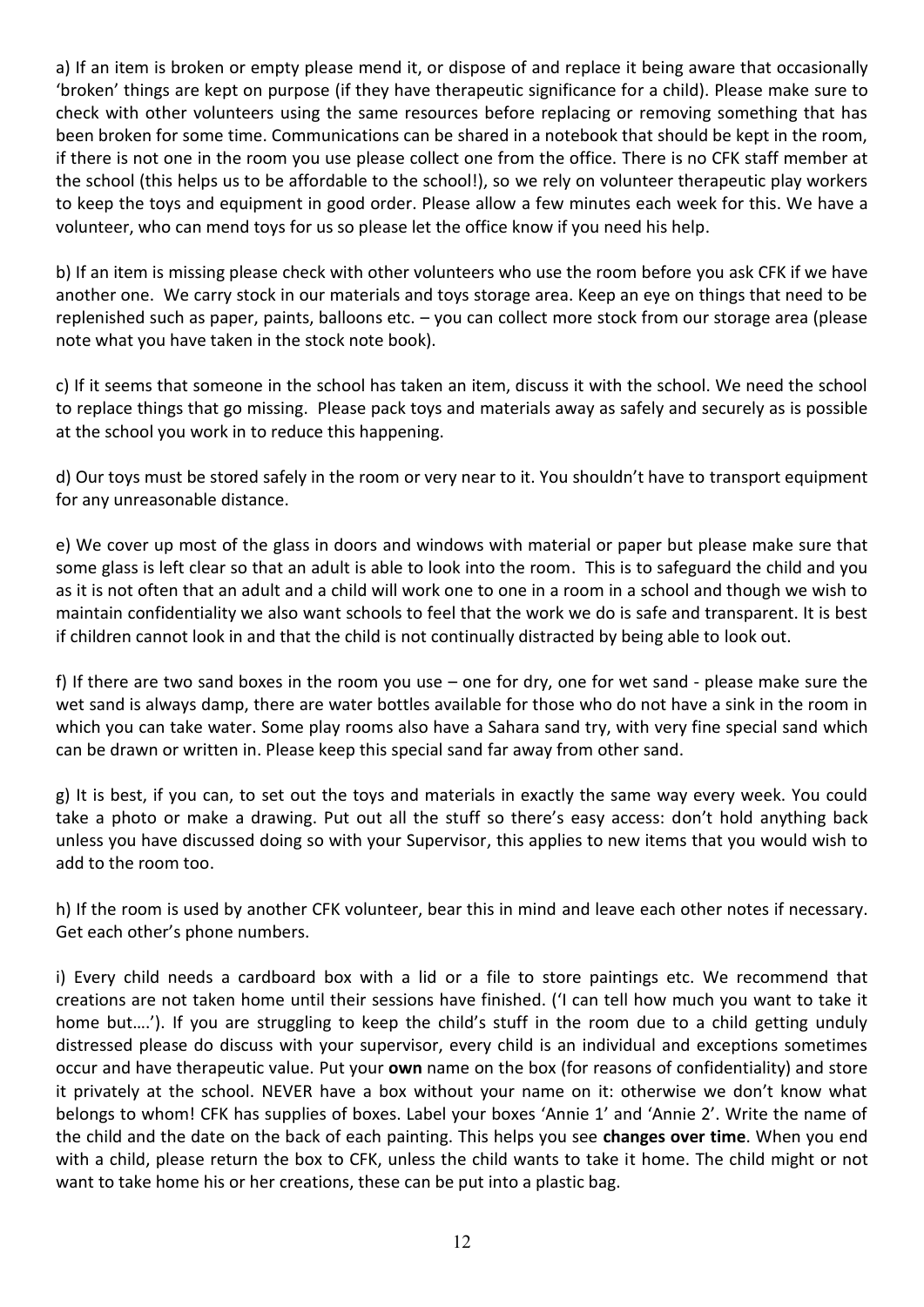j) Encourage and invite the child to wear an apron if painting, as paint etc. on school uniform can make us unpopular with parents or school. Explain why to the child. ('I can see you don't want to wear this but…') However, never force a child to put an apron on if they insist on not wearing it. We suggest you don't wear your best clothes as they might get messy.

k) *Bobo doll:* Please try to prevent children from kicking it with their shoes on, as this can break the plastic. In that case, it can't always be mended. You can explain that the Bobo might not be there next week if it gets broken in that way. The Bobo might need to be blown up regularly as it often loses air during the day. A balloon pump is one way, or you can blow it up by mouth. There are foot pumps in the CFK learning centre which can be collected when you come to your Supervision Group. Chris can repair some broken Bobos, please let the office know this is needed.

If you need any support setting up a new room at a school or need some more toys, please do let us know. If you would like to donate toys/materials to Carefree Kids please do check with the office as we have limited storage space and some toys are not suitable for therapeutic play.

Our main sources of toys and equipment are charity shops, 2<sup>nd</sup> hand shops, Car boot sales (very cheap), Freecycle (free: we collect), Local paper: requests, GALT & other catalogues (e.g. Tobar) if necessary. Shops: Edufantastic, Ditchfield's, IKEA, Early Learning Centre, Lucinda's, Toys R Us etc.

## **15 Equipment for therapeutic play (maximum amount) Arts and crafts**

Paints and finger paints Brushes Palettes and water beaker Paper: different sizes/colours/types/crepe/tissue Lead/coloured pencils & felt tip colouring pens Glitter pens PVA glue /Pritt stick Cello tape on dispenser Children's scissors / adult's scissors Rubber Pencil sharpener Chalk & small blackboard/slate Lolly sticks (wooden) Pipe cleaners (various colours & types) String Pompoms (various colours & sizes) Clay (in airtight container) Play dough (can be home-made) Rolling pin & board Charcoal Plastic masks

## **Toys**

Wooden blocks Tool box Cars including police/ambulance/fire engine/racing Toy aeroplanes, boat, motor bike & road mat 2 big plastic sand boxes (one for dry, one for wet sand) with bucket, spade, funnel Sahara sand tray with fine white sand (keep separate) Toy soldiers Two telephones (real ones are good) Whisk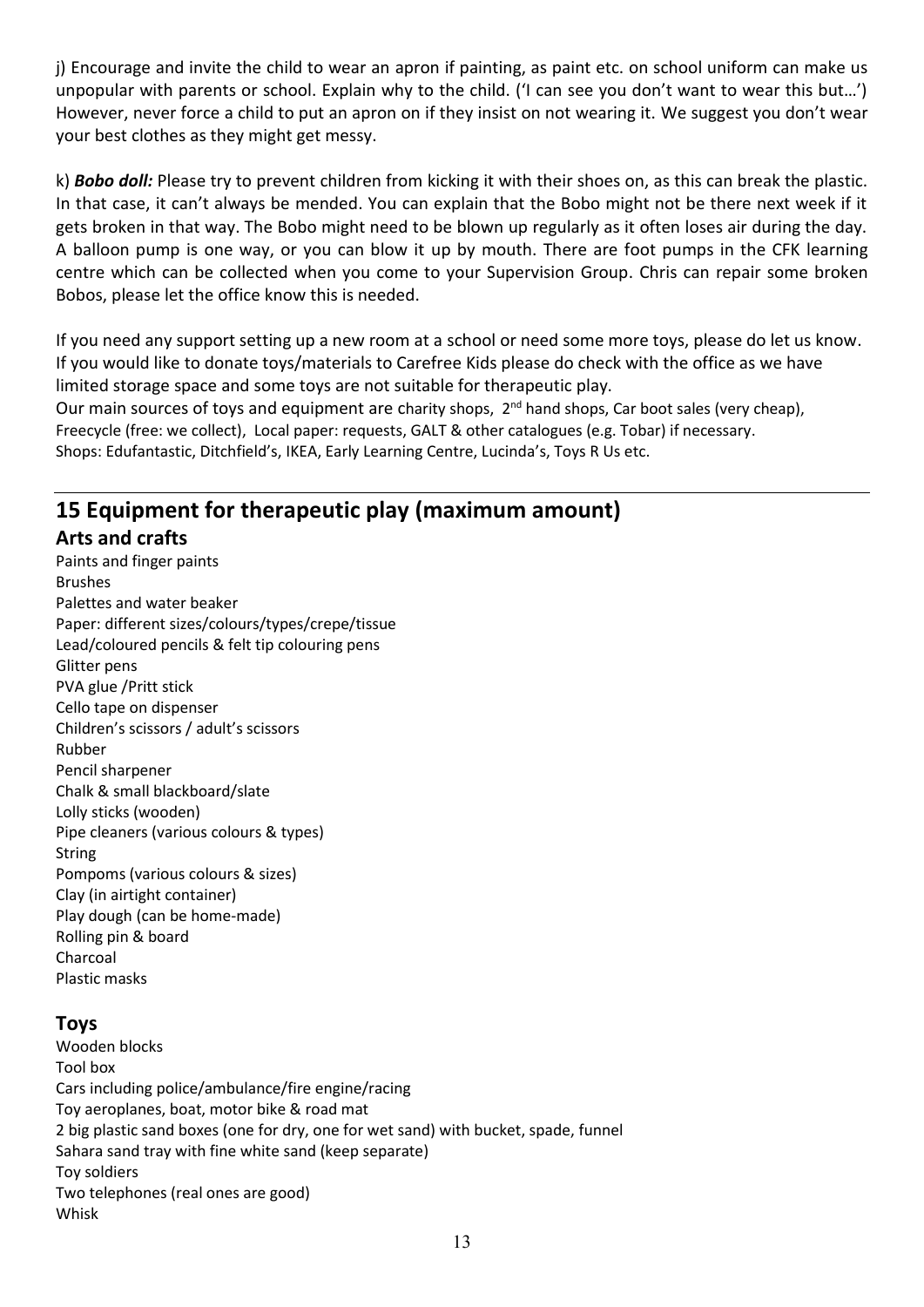Toy food (wooden best) & wooden eggs Toy cash register (pref. not electronic) & money Tea set, spoons, plates etc. and toy cooking utensils Balloons with pump Bubbles Slime Percussion: e.g. drum/xylophone/cymbals/tambourine Natural objects: stones, shells, cones, feathers Buttons Medical kit: plasters, bandage, stethoscope 'Gruesome' things: rubber eyes/stretchy frogs etc. Puppet theatre & puppets (animals and people)

## **Animals**

At least two animal glove puppets (mix of aggressive and gentle animals) Farm animals in families Zoo & wild animals in families Dinosaurs Scary animals & insects Cuddly animal toys, including an adult & baby set

## **Dolls / babies etc.**

White baby doll & Black baby doll with clothes Happy & sad dolls /ethnic dolls Toy buggy & cot Doll's house with sturdy furniture (esp. bedroom, toilet & kitchen furniture) Bendable people dolls (white & black) for house Action Man / incredible hulk etc. Barbie & Ken (incl. Black ones) Real baby's drinking bottle Real dummy

## **Dressing up clothes**

Large pieces of material Hats, bags High-heeled shoes Fairy wings Magic wand Capes etc. suitable for both boys & girls Police hat & firemen's hat

## **Aggression toys**

Egg boxes which can be bashed (renew often) Wooden mallet Two rubber swords Toy gun Rope Handcuffs & other police equipment Plastic blown-up figure (Bobo) + pump Large cushion which can be pounded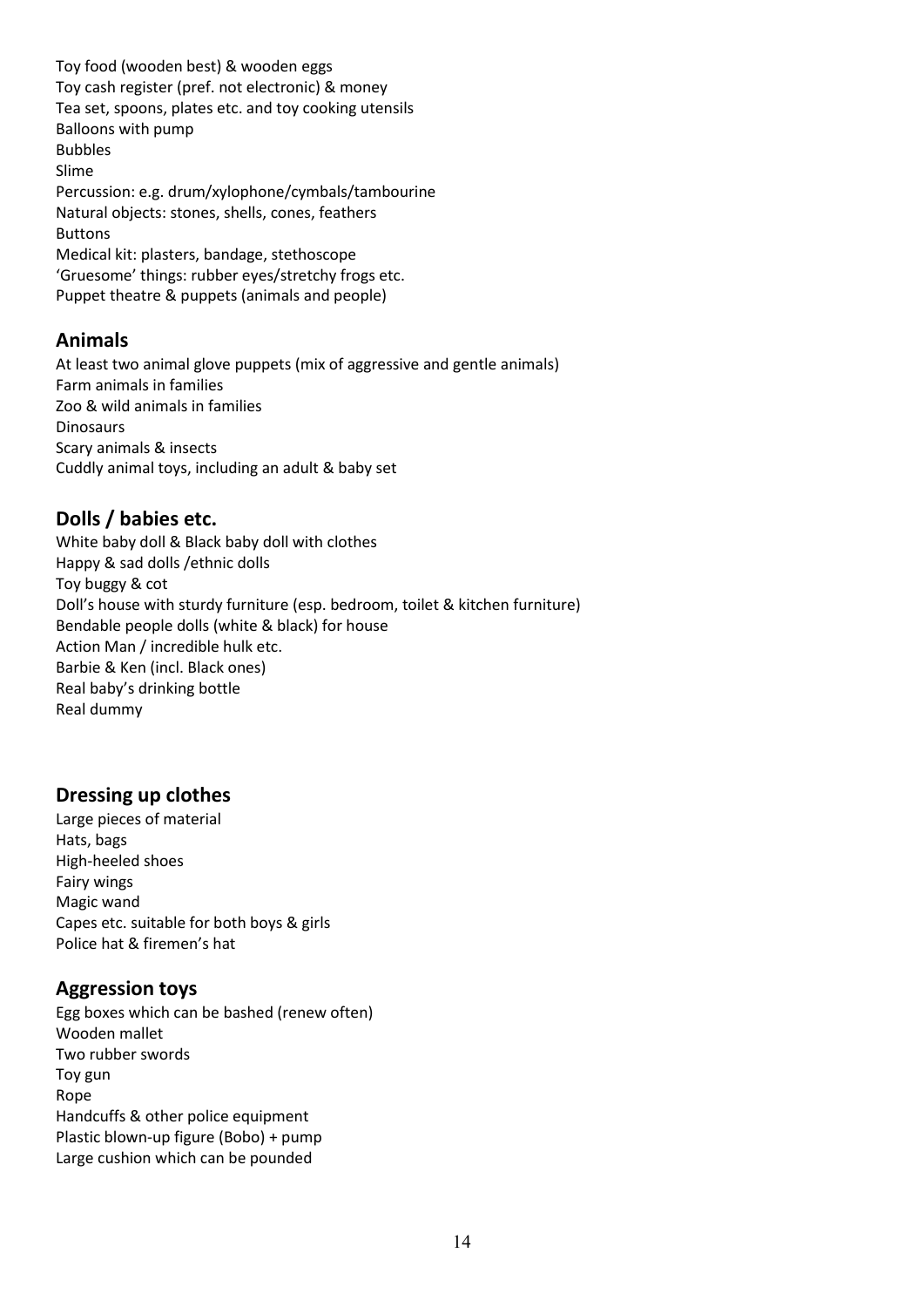## **Other equipment**

Shallow wicker baskets of all sizes to keep things in Pop-up tent Bucket for water (especially if no sink in room) Mirror (full-length if possible) Large lidded cardboard box (1 for each child to store things s/he makes) Child's painting aprons/big old shirts in suitable sizes Real clock on the wall (make sure it shows the correct time; and does it need a new battery?) Freestanding shelves to display toys if possible Mixing Tins

## **Domestic items (mostly for adults)**

Big plastic sheeting to protect carpet if necessary Dustpan & brush / cloths / towels / tea towel. / cleaning materials / tissues 'Please Do Not Disturb: play session in progress' notice for door Sheet to cover stored toys if necessary Fabric or paper to cover windows, e.g. in door

## **Not essential but can be useful**

Seeds, potting compost and flower pots Children's books about feelings and situations

## **16 Child Protection**

Even before you start working with children you MUST think about Safeguarding and Child Protection.

- Find out who the Child Protection Officer (CPO) is at your school (if there is only one CPO, ask who you should go to if the CPO is absent).
- Get a copy of the Schools Child Protection Policy
- Read and know CFK's Child Protection Policy

## **Handling Child Protection Disclosures/Concerns**

We tell children that the session is confidential unless they say or do something which makes us very worried about them, or think that they (or someone else) might be in danger.

If a child tells you something, or you observe something, that is a clear **child protection** concern (e.g. abuse, whether emotional, physical, or sexual; neglect; bullying, etc) you are required to act to protect the child. You must act within 24 hours but preferably immediately.

**Don't panic.** Don't ask probing questions but you can ask for clarification. You will need to write down verbatim, *after the session*, everything the child has said or done which has concerned you. You should include in this report what you said in response.

Here are some Do's and Don'ts when talking to children who disclose something worrying:

#### **DO:**

**1. Do** ensure child's safety

**2. Do** give the impression you care – look ready to listen

- **3**. **Do** remain calm, even if you feel angry or upset for the child
- **4**. **Do** allow the child to talk freely and for as long as necessary don't interrupt

**5**. **Do** offer gentle prompts if the child stops talking but gives no sign of wanting to leave. E.g. "Is there anything else you want to say?"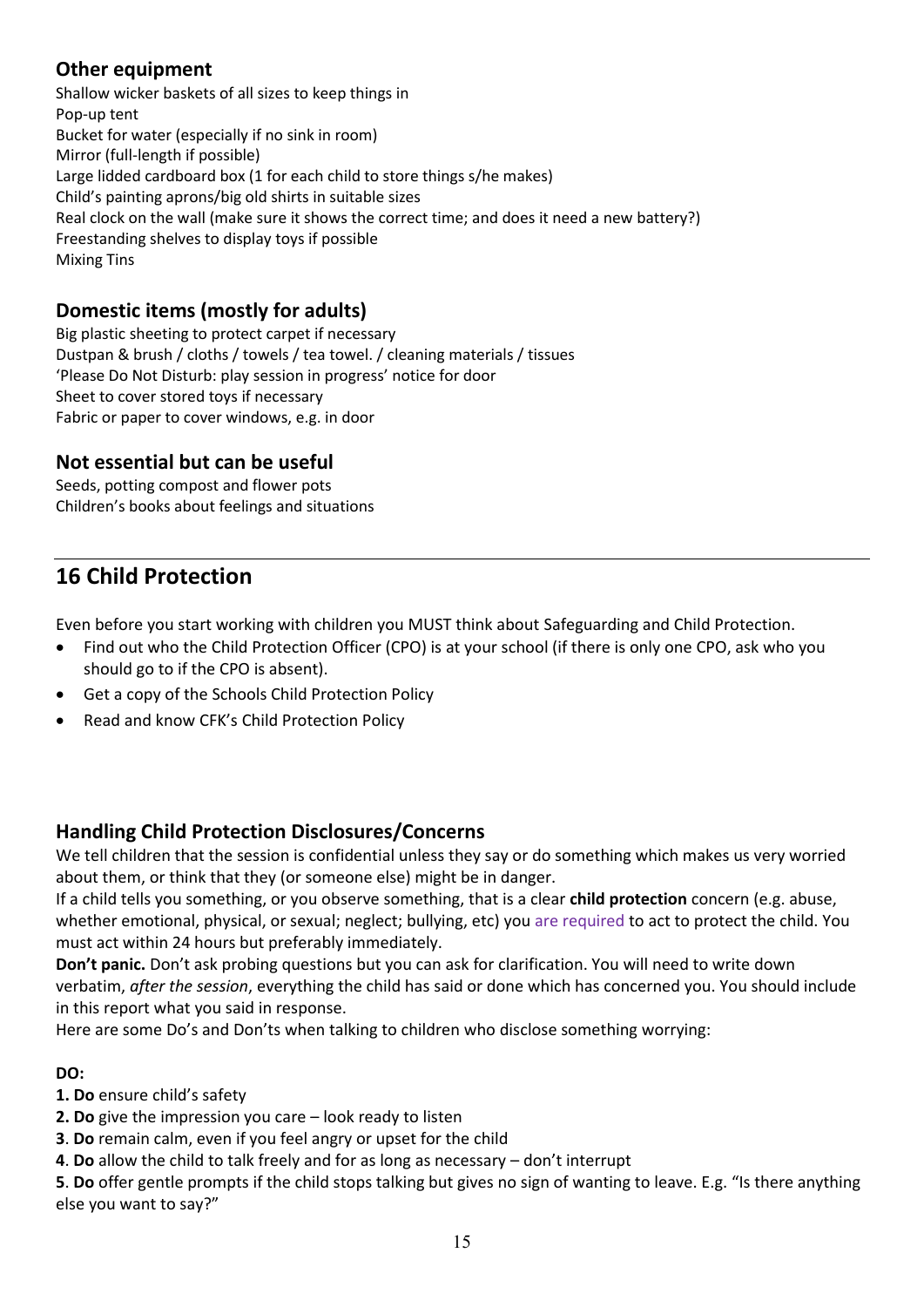**6**. **Do** give reassurance, e.g. "you've done the right thing in telling me." "You're not to blame." "I want to help." "This must be very difficult for you."

**7**. **Do** tell the child that you need to tell the designated person (Child Protection Officer). You are not allowed to keep secrets

**8**. **Do** remember that many abusers threaten children in order to maintain their silence – the child may be very frightened

**9**. **Do** believe the child – this is not the time to accuse the child of making up stories

**10**. **Do** say what will happen next (as much as you know)

**11**. **Do** offer to take the child with you to tell the designated person. They may not want to go with you but DO give them the choice.

#### **DON'T:**

**1**. **Don't** ask leading questions, such as "What did he do next?" "Was your Mum around?" "Has he done this before?" You must **not** investigate.

- **2. Don't** blame the child
- **3. Don't** push the child to say more than they are ready to
- **4. Don't** promise confidentiality you must pass on the concern
- **5. Don't** try to decide whether injuries are accidental or not 18

**6. Don't** ask the child to show you injuries

**7. Don't** make promises it is not within your power to keep – you can promise that you will help, you can't promise that the abuse will immediately stop

**8. Don't** make notes while the child is talking. Write a few words to aid your memory if you feel it is absolutely necessary, but give the child your full attention

**After the session** where a disclosure has been made:

- In most cases it should be fine to let the child go back to class as normal, but do consider whether this is safe or appropriate for the child in the specific circumstances.
- Immediately after the session write down your reason for concern. What exactly did the child say that concerned you? If it was not something said, write what you observed that concerned you. Stick to concrete facts as much as possible and, if you are speculating, say so. Include only details that relate specifically to the disclosure/concern and no other issues/content from the session. Write what you said/did in response. Sign and date this report. Call CFK Office if you need help.
- Find your CPO without delay. Do not discuss your concern with anyone at school other than the CPO or, in their absence, the next recommended person (this may be the Head, Deputy Head or SENCO but is unlikely to be the child's class teacher). Describe your concern and give a copy of your report to the CPO and ask them to countersign and date the statement. Please make sure you ask for a copy of this report and hand it in to CFK office.
- Once you have handed over your concern to the CPO you have fulfilled your duty of care, though you are able to chase it up with the school if you wish to make sure it was followed up. In years past we would have left it with the school but now we are each able to follow up on our concerns. If appropriate, CFK can and will follow up with the school to check what is being done about the concern.
- It is fine to discuss the experience with your CFK supervision group these sessions are confidential.

## **Cause for Concern**

If you have concerns about a child but have not had a clear disclosure or seen clear evidence of a child protection issue what can you do? Even if the concerns seem less concrete or less serious than a clear child protection disclosure, you can and should:

- Record what your concerns are and why. Be specific, concise and factual. Sign and date this information under the heading "Cause for Concern".
- Call the CFK office if you need advice on what to write or do on 020 8558 7799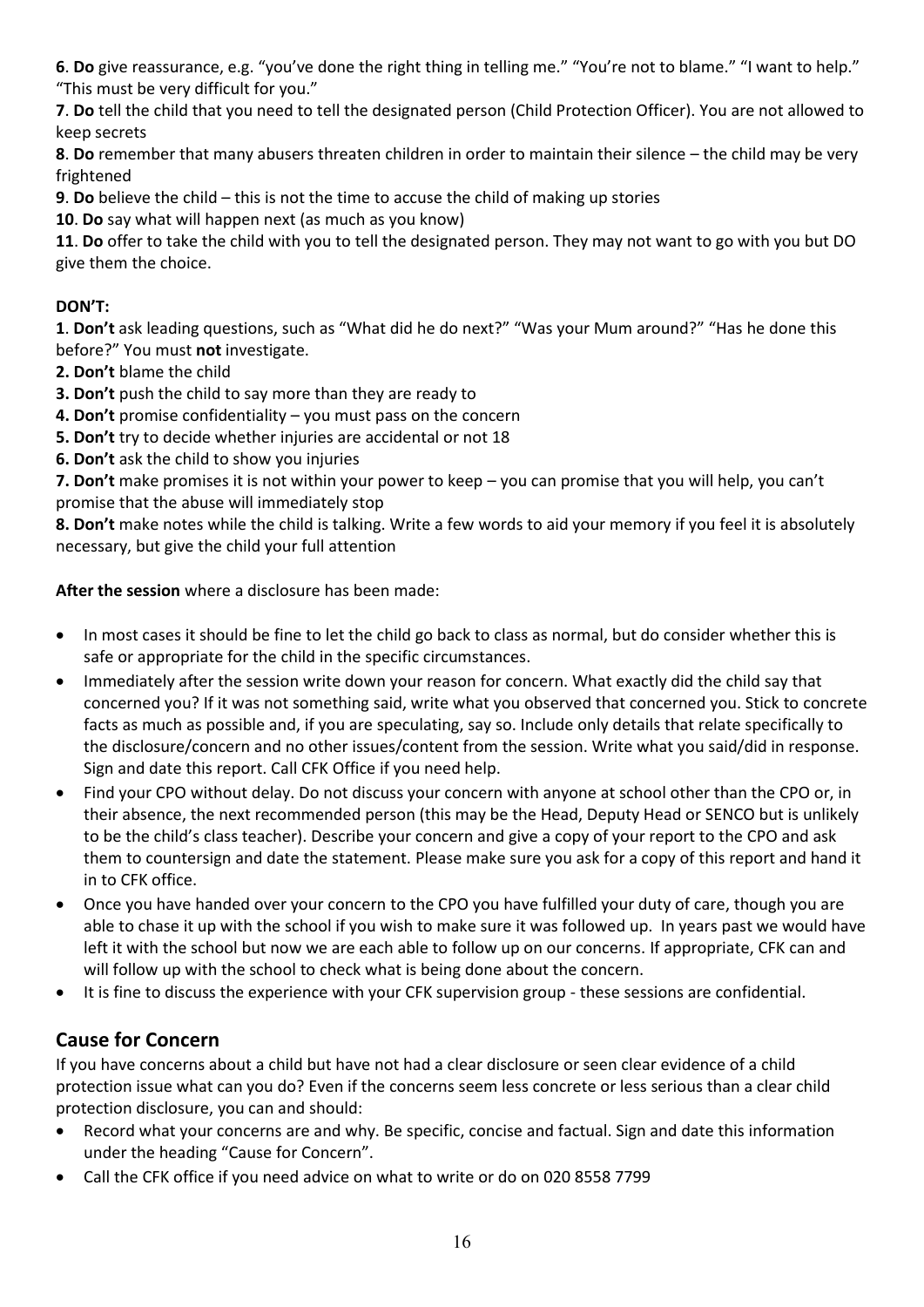- Try to discuss your concerns with the CPO and offer them a copy of your mini "Cause for Concern" report for the child's file
- Discuss your concerns at your next CFK supervision group

If you just "have a feeling" that something is wrong, do still record the feeling and the reasons for it, with a date, and inform your supervisor of the feeling and date you felt it. Over time there may be evidence to support your feeling and your record of relevant dates may prove significant.

If you find your concerns are raised over more than one session approach your CPO again and provide a further report of the reasons for your concern (and all relevant dates).

These less concrete concerns may not lead to any immediate action being taken but **they may prove essential**  in building up a body of **evidence** that in time identifies a child as being neglected or abused.

Carefree Kids will support you, at every stage, if you have concerns about a child. We take seriously our responsibility to ensure everything possible is done to safeguard a child's wellbeing.

It is possible that you will be asked to attend meetings or submit further reports about the child, if you have raised concerns. It is unlikely, but not impossible, that you will be asked to appear in court if you have reported a Child Protection concern and if the school then contacts Social Services. Carefree Kids Team is there to support you with this and you will NEVER have to do this alone. Courts can subpoena all notes written about a child/young person and this is why it is so important to write factual, formal reports that are always signed and dated.

Carefree Kids will provide Safeguarding Training, as it relates to our work, through training days, supervision and at study sessions – please do try to attend all training available. Please also read our Child Protection policy.

PLEASE TAKE A BLANK COPY OF THIS FORM TO SCHOOL WITH YOU WHENEVER YOU HAVE A THERAPEUTIC PLAY SESSION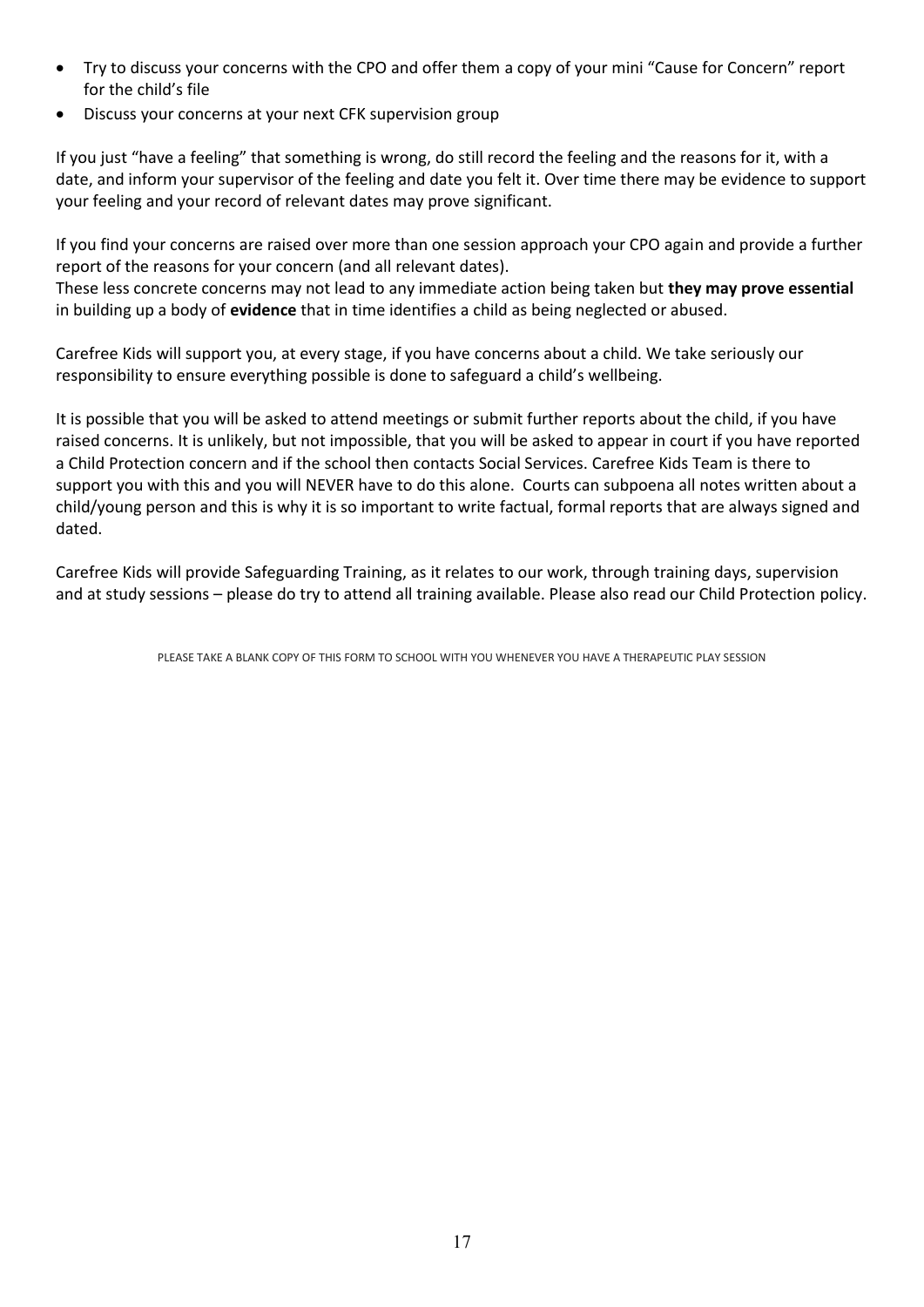## **Carefree Kids Child Protection Form**

| Name of the child:                         | Year group: | Gender: |
|--------------------------------------------|-------------|---------|
| Date and time of the disclosure / concern: |             |         |

**What you saw or heard: (please continue on a separate sheet as necessary)**

**Details of what you said to the child:**

**Who did you tell about your concern? (this must be the school child protection officer or in their absence, a named deputy)**

| Therapeutic Play Worker Name |  |
|------------------------------|--|
|------------------------------|--|

School Child Protection Officer Name

Therapeutic Play Worker Signature School Child Protection Officer Signature

Date and Time Date and Time

PLEASE ENSURE A COMPLETED AND SIGNED COPY OF THIS FORM IS TAKEN BEFORE YOU LEAVE TO BE HANDED TO THE CAREFREE KIDS OFFICE.

P.T.O for a brief summary of the CFK child protection procedure.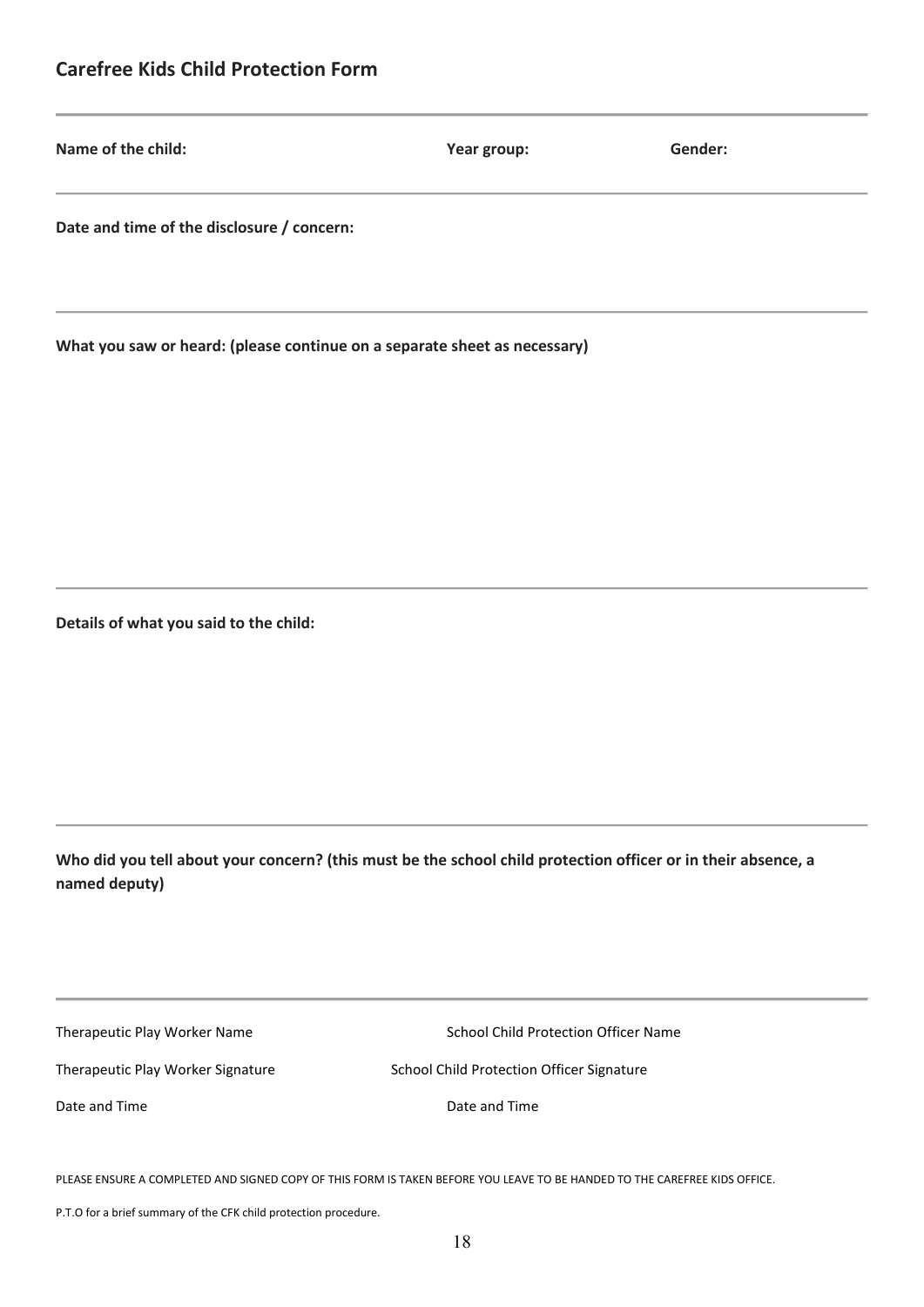If you feel uneasy about something you have observed / heard during a therapeutic play session:

- Record what you heard or saw on a CFK or school child protection form
- Hand the completed form **directly** to the school CPO (or *named* deputy)
- Make sure the form is signed and dated by you and the school CPO/deputy and take a copy of the fully signed version with you when you leave.
- REMEMBER DO NOT LEAVE THE SCHOOL PREMISES WITHOUT HANDING YOUR COMPLETED FORM DIRECTLY TO THE SCHOOL CPO (OR DEPUTY) AND OBTAINING A SIGNED COPY.
- Phone the CFK office to inform them of what has happened and arrange to hand in your copy of the completed form.

NB. This is a brief summary of the full Carefree Kids Child Protection procedure, and should be used only as an aide memoire.

Please **read and keep a copy of the full procedure** with you whenever you work in schools and refer to as necessary.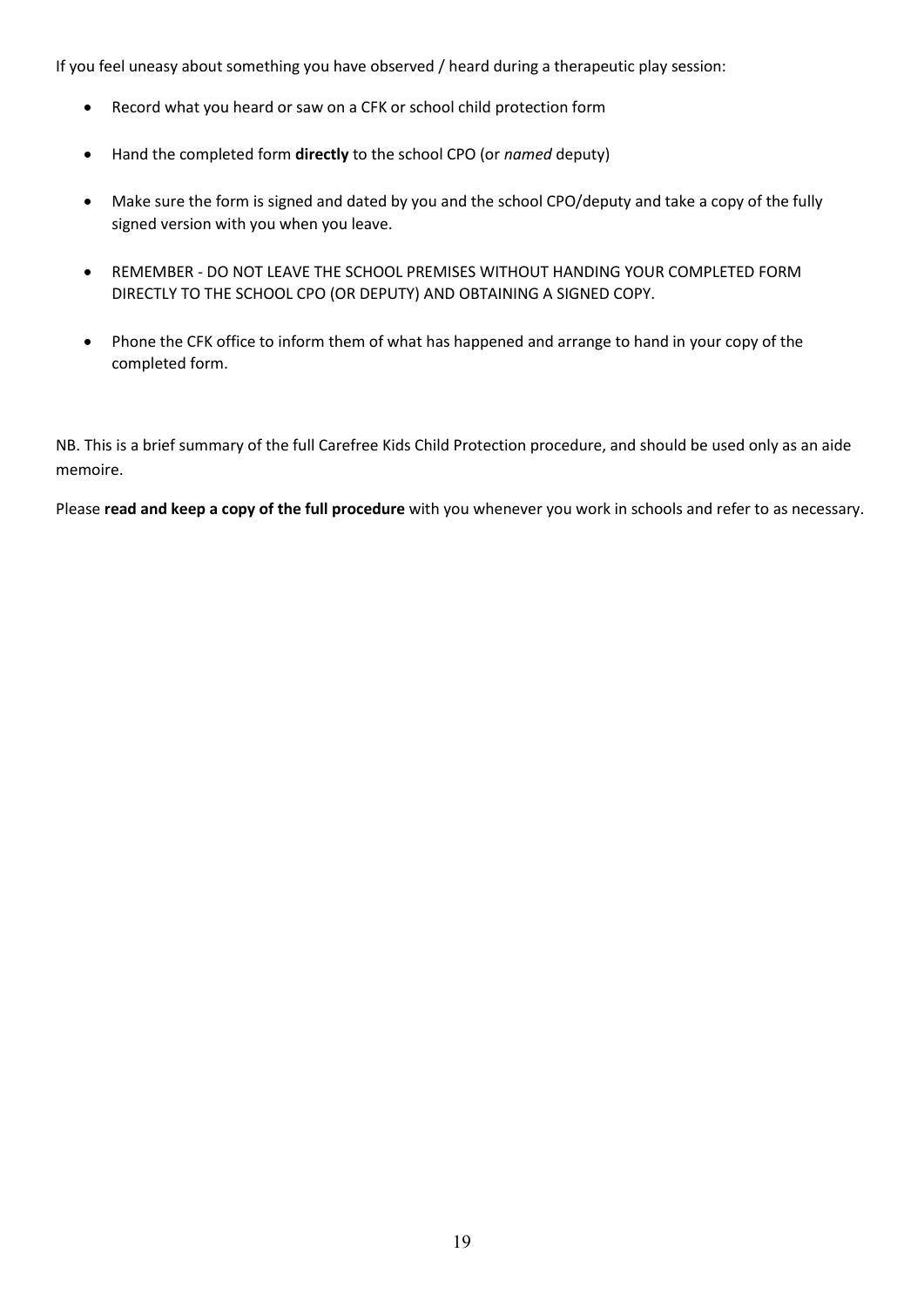## **17 Nine more important things to remember**

- 1. Put your *mobile phone* to silent or switch off before entering every CFK event and session!
- 2. Always *acknowledge the child's feeling* before addressing anything else.
- 3. Try to avoid clichés and assumptions such us 'How are you?' or 'Have a nice holiday' etc. See '*What to say instead of How Are You?'* in this handbook.
- 4. Don't ask the child *questions* and be wary of answering them, as usually this has no therapeutic value. Use reflection and other techniques to empathise. Discuss in supervision.
- *5.* It is important for the volunteer to *feel comfortable* during sessions. For instance, if you do not want to be handcuffed, tell the child. This needs to be discussed in supervision.
- *6.* Always start and end sessions *bang on time*. It is useful to let the child know when there are ten and five minutes of the session left.
- *7.* Respect *confidentiality.* Keep notes *anonymous and locked away.* Resist the temptation to discuss details of your work with your nearest and dearest.
- 8. Make notes *soon after* seeing the child *never during* a session or observation
- 9. *Look after yourself in every way! If you need support talk to your supervisor or staff in the office, we are here to help if we can.*

## **18 Other Carefree Kids activities & tasks**

a) Termly trustee meetings (at present 6.30pm on a weekday evening.), plus trustee training days

b) Annual General Meeting, Study Sessions, Fundraising Events. Any help welcome, e.g. publicity beforehand.

c) email networking / social events when volunteers organise these.

d) Support/counselling/advice/information to parents. We welcome students from a range of disciplines and also welcome volunteers that choose to work with parents too.

e) Counselling, drama or art therapy, especially for older children in primary schools and those in secondary school.

f) Buying toys and taking to schools. Removing them from schools where we no longer work.

h) Courses for school staff and foster/adoptive parents on everyday therapeutic responses to children and therapeutic methods.

i) Occasional group visits to relevant low-cost or free events.

j) Publicising Carefree Kids, e.g. at summer fayres.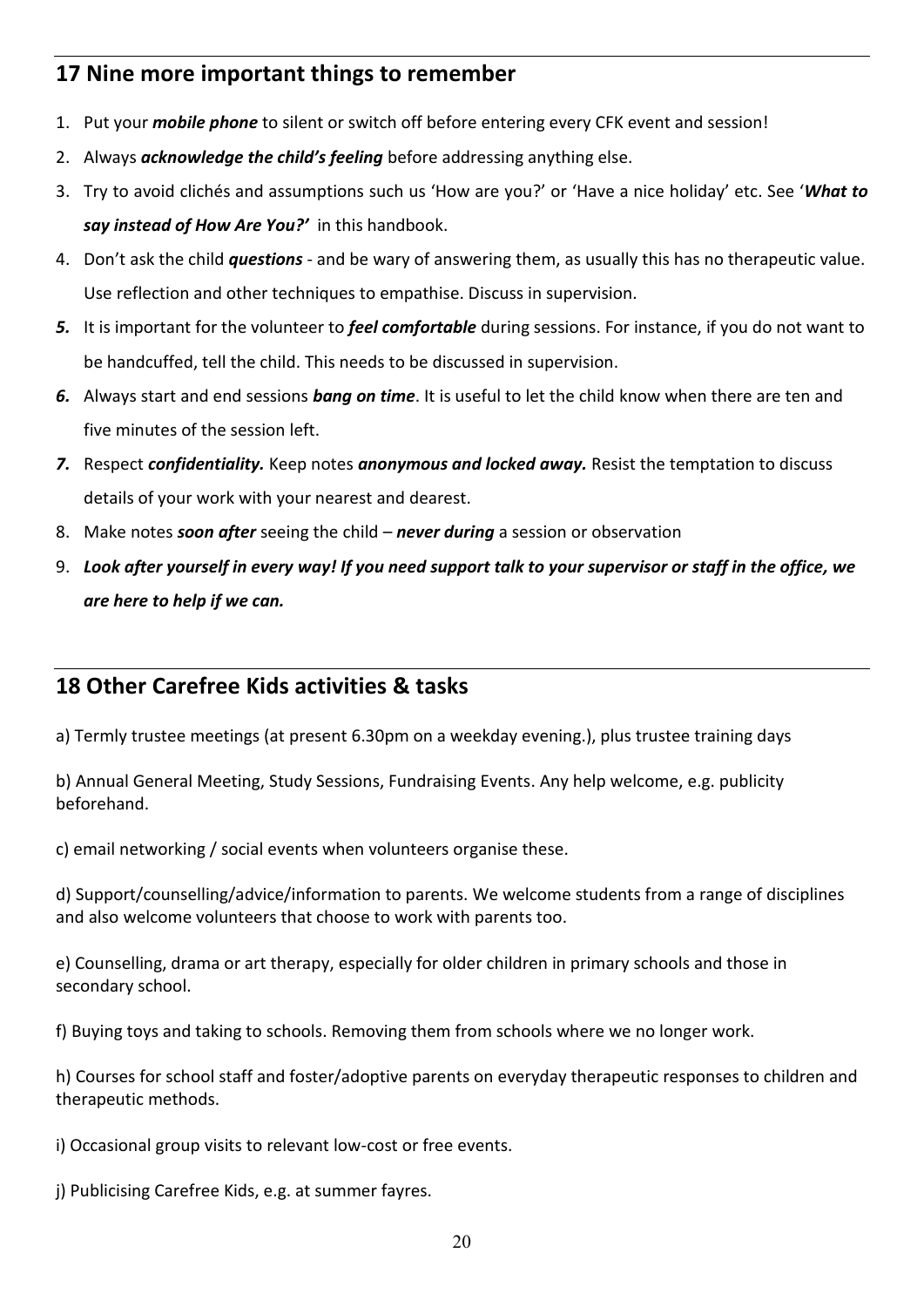k) Fundraising: running 'Friends of CFK', local events, applying to funders etc.

*If you might like to get involved in any of the above, please tell CFK office on 0208 558 7799 or via email at [cfk@carefreekids.co.uk](mailto:cfk@carefreekids.co.uk)*

## **19 What to say instead of 'How are you?'**

*We often repeat what 'everyone else' says without considering if it means anything at all to children, or whether it is helpful to them. Asking 'How are you?' calls for a fairly standard answer such as 'Fine', it glosses over how they might be feeling.* 

#### **Instead you could say…**

'You look really pleased with yourself today'

'You seem a bit sleepy today'

'You look as though you might be feeling angry at the moment.'

……. *These are not questions and they shouldn't show you are certain how they feel, they ought to be delivered as a tentative suggestion.*

#### **Instead of 'That's nice!' (e.g. in response to news of a new baby in the family or some other event which people assume is 'nice' for the child)……..**

'I wonder what that feels like for you'………*……not asking a question (which children are usually unable to answer) but showing your interest in the child's feelings and showing that you understand that the child might well have complicated feelings about an event.*

#### **Instead of 'What a lovely picture!'( this makes a child depend on adult's opinion to feel good)**

'I notice you've decided to put lots of red on your picture today' 'I remember that you usually paint in yellow' 'It looks as though you are very proud of your picture'

## **Instead of 'Have a nice weekend' (assuming the child will do something 'nice'. Their weekend might be boring, violent etc…)**

'We have Saturday and Sunday with no school and we will see each other again on Monday.'

## **Instead of 'What did you do in the holidays?' (why assume the child did anything s/he wants to talk about?)**

'It's been XX weeks since we last saw each other. I have been thinking about you though…' 'Let's imagine what we would like to do on holiday if we could choose anything we wanted in the whole world'…. *….a chance for imaginations to flourish.*

## **Instead of 'good girl' or 'good boy'……..**

'I can see you wanted to tidy away very carefully. I noticed how you wiped this table with a cloth until it was absolutely clean' ….*….specifying what you noticed about the child's OWN decisions, choices and actions and giving the child credit and respect, rather than praise, for what s/he has achieved*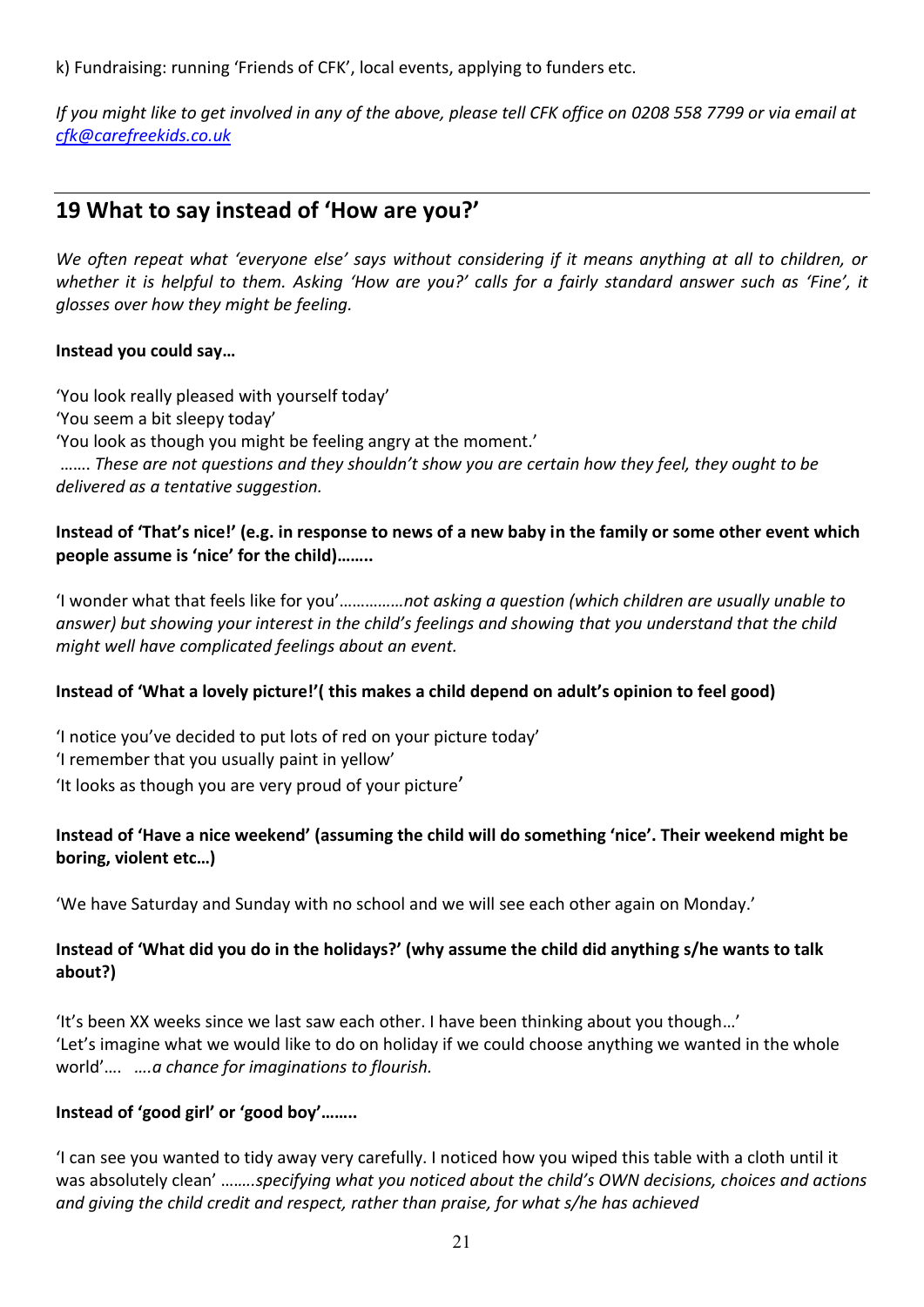These ways of communicating help children to address THEIR feelings, and not add anything about what WE think is 'nice' or how things should be done.

## **20 Ages in each school year group**

## **Primary school**

| Reception | ages $4-5$     |
|-----------|----------------|
| Year 1    | ages $5-6$     |
| Year 2    | ages $6 - 7$   |
| Year 3    | ages $7 - 8$   |
| Year 4    | ages $8 - 9$   |
| Year 5    | ages $9-10$    |
| Year 6    | ages $10 - 11$ |

## **Secondary school**

| Year 7  | ages $11 - 12$ |
|---------|----------------|
| Year 8  | ages $12 - 13$ |
| Year 9  | ages 13 - 14   |
| Year 10 | ages $14 - 15$ |
| Year 11 | ages 15 - 16   |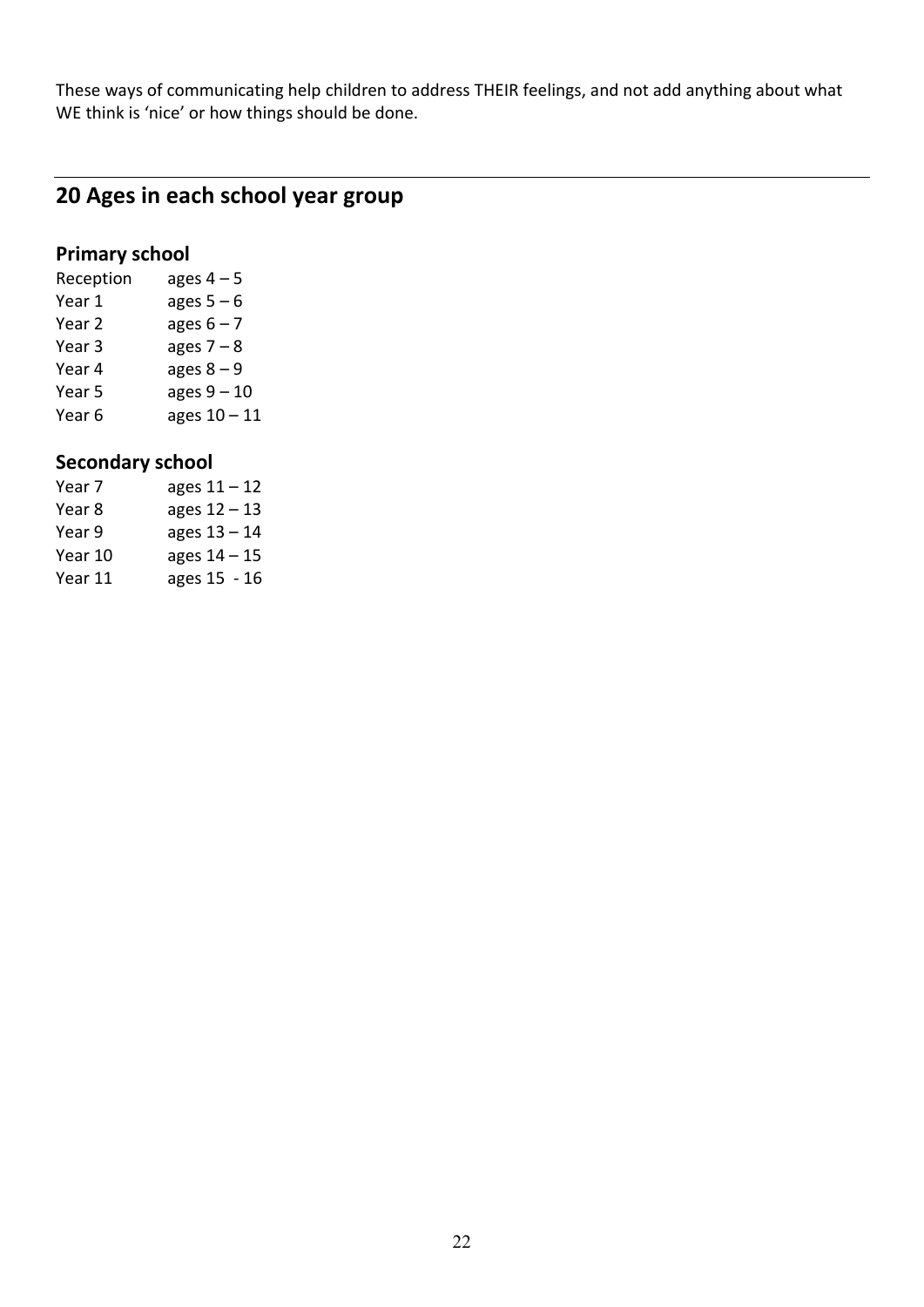## **21 Child Observation Sheet (to be handed to your supervisor)**

**Name of Child: Date of Observation: Observed by: [volunteer name]**

#### *In the classroom and the playground*

- How does the child present? (e.g. clean clothes etc.)
- Relationship of child to peers and vice versa
- Relationship of child to teacher and vice versa
- Personality of child and teacher (is this the child's usual class teacher?)
- Relationship of child to the work or activity
- How child behaved
- Is this behaviour typical?
- Counter-transference (my gut feelings about the child)
- Any further comments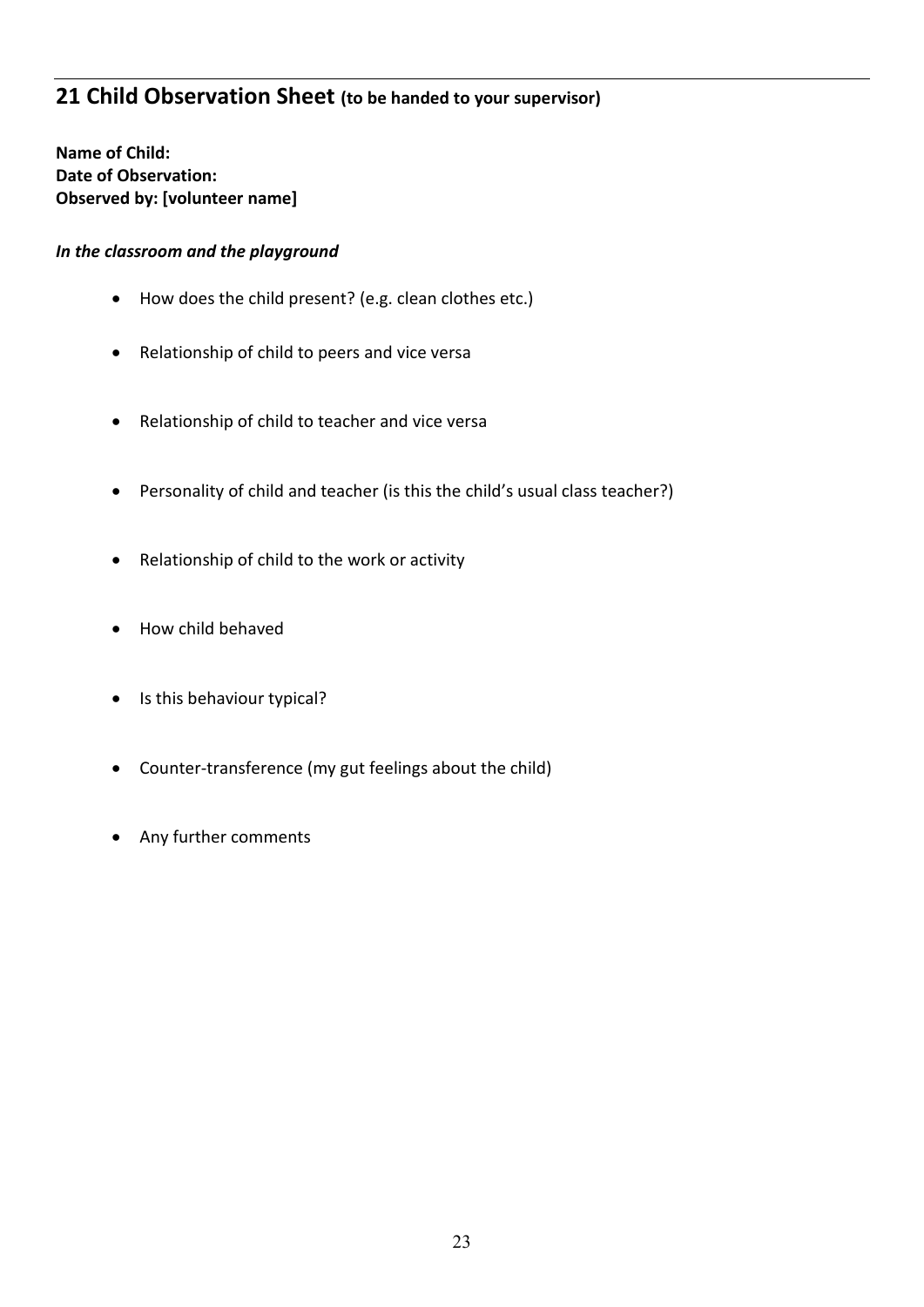## **22 Session Notes (suggested format)**

## *(NB Confidentiality: Never write the child's name, school or any other details which could identify him/her on paper or in emails. Refer to 'boy S', for example.)*

Session number: Date: Initials of child:

- Central emotional themes of the session:
- Objective outline of what happened/content
- Changes in the child (behaviour, emotionally, first time child does something in sessions)
- What went well
- What did not go so well / what I would do differently
- Thoughts / ideas of how I want to be in future sessions (e.g. firmer with boundaries / relax more etc.):
- Reflections/counter-transference (my thoughts and feelings) / any theory that supports my thinking or intervention
- Practical issues / any other issues (e.g. school, staff, toys that need replacing, interruptions…)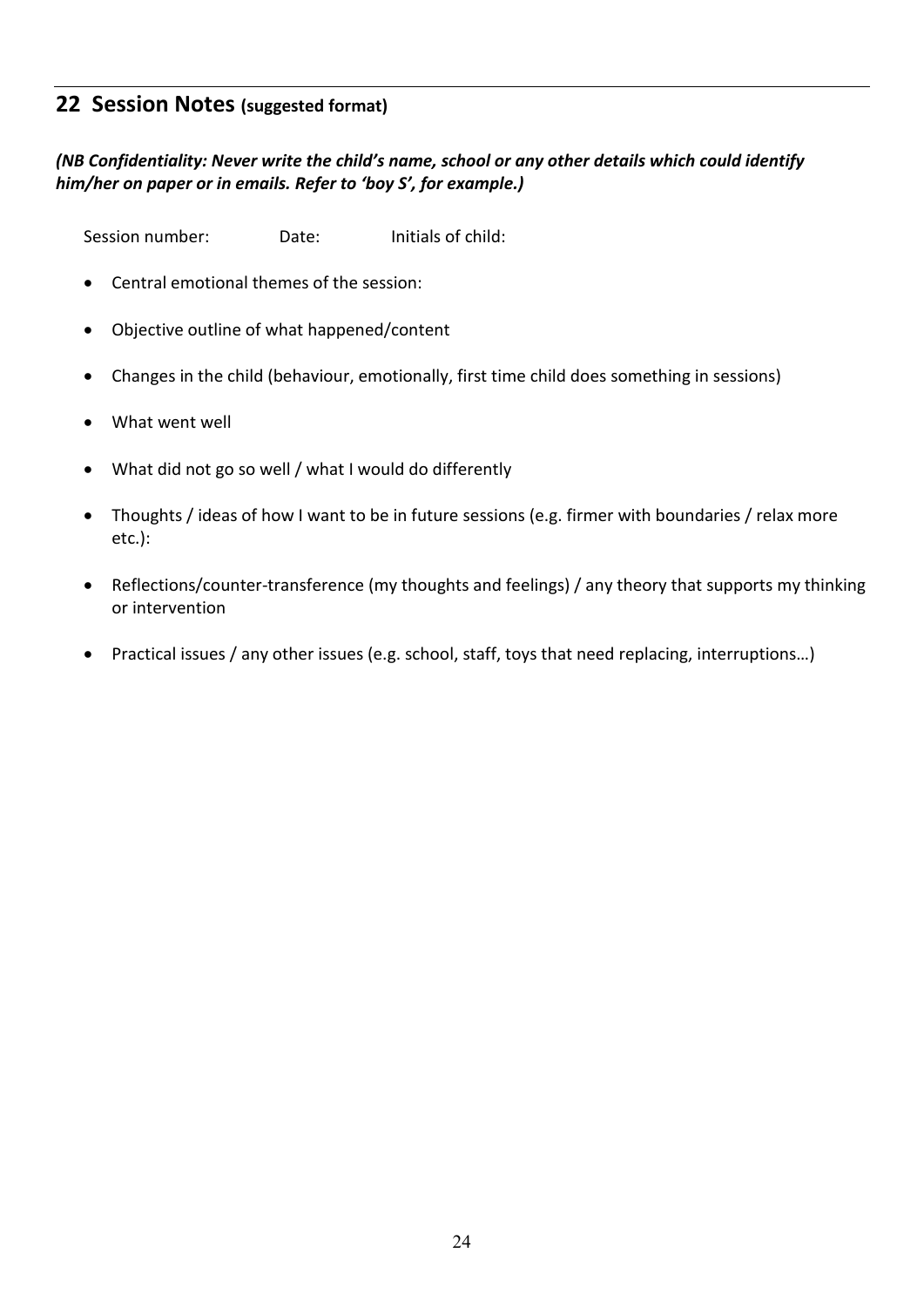## **23 Session notes (template to be filled out and emailed to supervisor if unable to attend SV)**

Child's Initial :

- Volunteer's Name:
- Date of session:
- How child responded to therapist and any developments/changes in the therapeutic relationship:
- Communication with the therapist / in sessions:
- Use of play resources/therapeutic materials:
- Any specific problems or Child Protection concerns: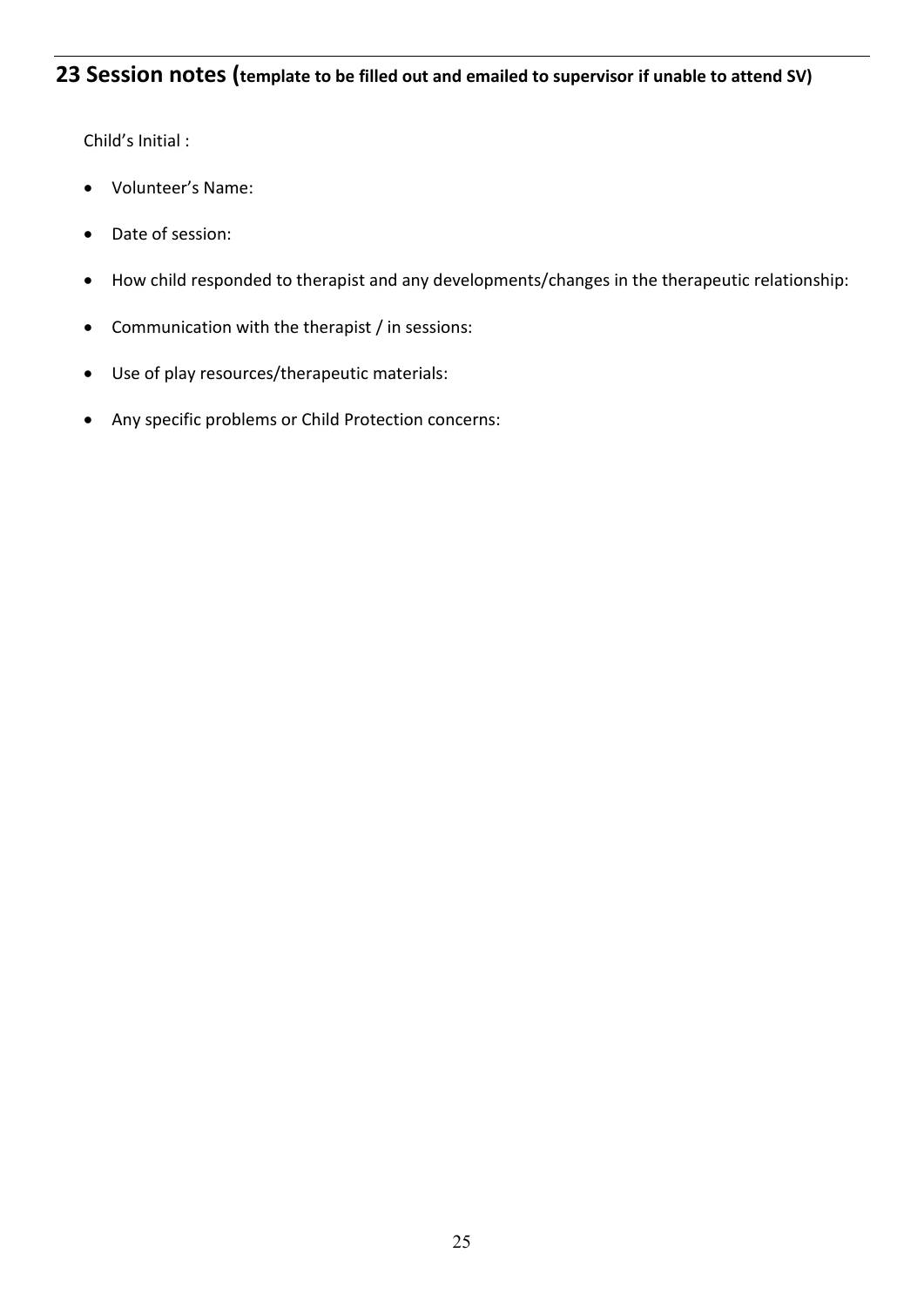## **24 End of Term Report** *(to be discussed in supervision and handed to your supervisor)*

Child's Full Name:

Volunteer's Name:

Date therapeutic work first started:

Term/Session Dates this report relates to:

Sessions Attended:

Report Date:

- How child responds to and communicates with the therapeutic play worker (and any changes):
- Use of resources and materials (any changes?)
- Any themes?
- Any developments or other changes observed:
- Dates of Safeguarding reports logged with the school and name of person they were logged with.
- End date of therapeutic work (if known/planned), reason for ending and number of sessions remaining:
- Any recommendations for future therapeutic support (if applicable):

| Has the child shown any positive response to therapeutic play? (circle)           |   | N     | Don't know |       |
|-----------------------------------------------------------------------------------|---|-------|------------|-------|
| Has the child demonstrated improved confidence and coping skills?                 | Y | N     | Don't know |       |
| Has the child's family/ carer reported an improvement in their behaviour?<br>know |   | - Y - | N          | Don't |
| Has the school noticed any improvement in the child's behaviour/attitude?<br>know |   | Y     | N          | Don't |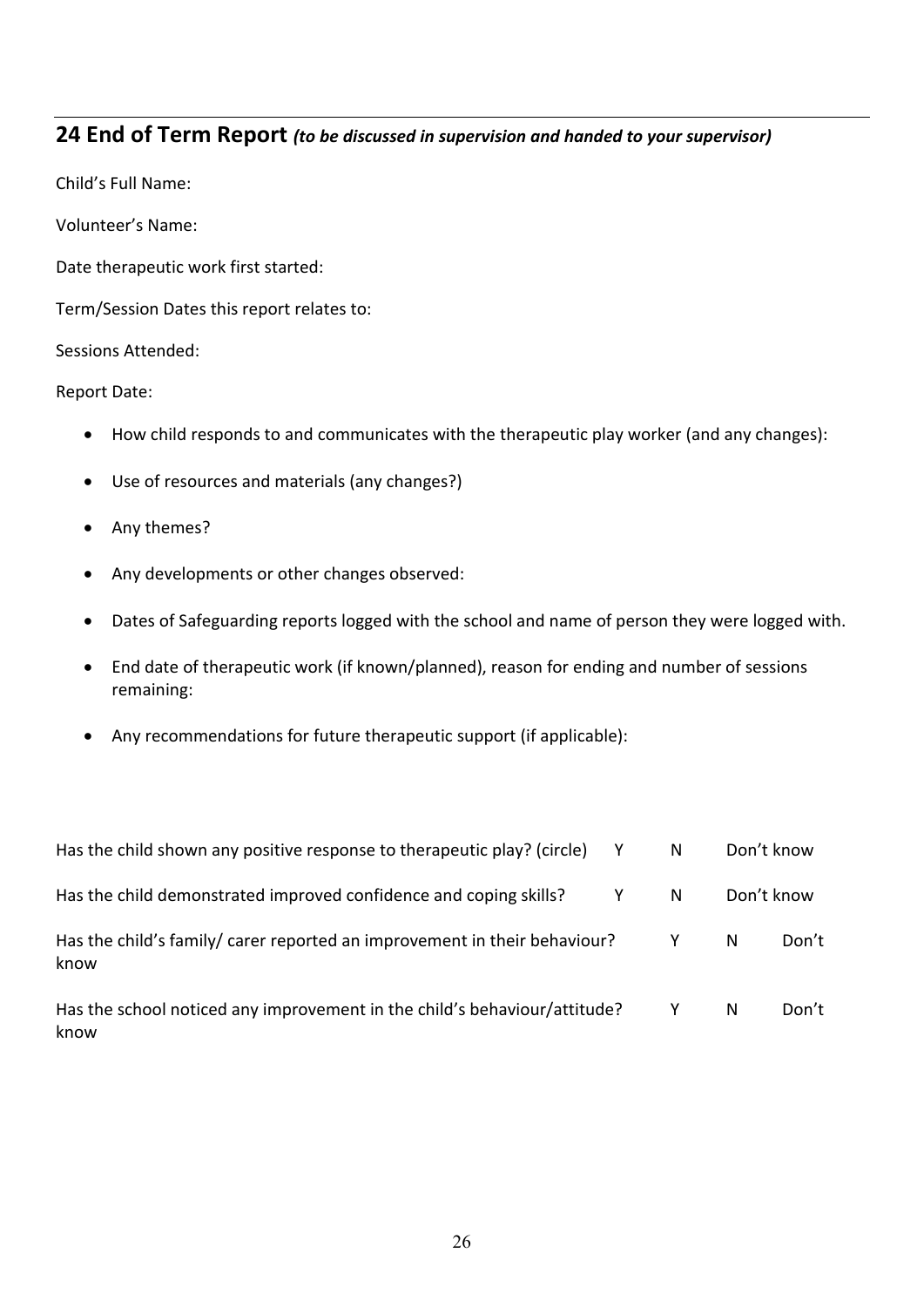## **25 Ending Report** *(to be discussed in supervision and handed to your supervisor)*

- Child's Full Name: Child's Date of Birth: Child's School: Volunteer's Name: Date of Report: Date therapeutic work first started: Date of final session: Total Sessions Attended:
	- Reasons for referral
	- How child first presented
	- How child engaged with the therapeutic worker, therapeutic process and play/art materials
	- Themes or issues that arose during the course of the work
	- Dates of Safeguarding reports logged with the school and name of person they were logged with.
	- Any changes and how the child is now
	- Reason for Ending
	- Any recommendations for future therapeutic intervention (if applicable):

| Has the child shown any positive response to the rapeutic play? (circle)          |   | N            | Don't know |       |
|-----------------------------------------------------------------------------------|---|--------------|------------|-------|
| Has the child demonstrated improved confidence and coping skills?                 | Y | N            | Don't know |       |
| Has the child's family/ carer reported an improvement in their behaviour?<br>know |   | $\mathsf{Y}$ | N          | Don't |
| Has the school noticed any improvement in the child's behaviour/attitude?<br>know |   | Y            | N          | Don't |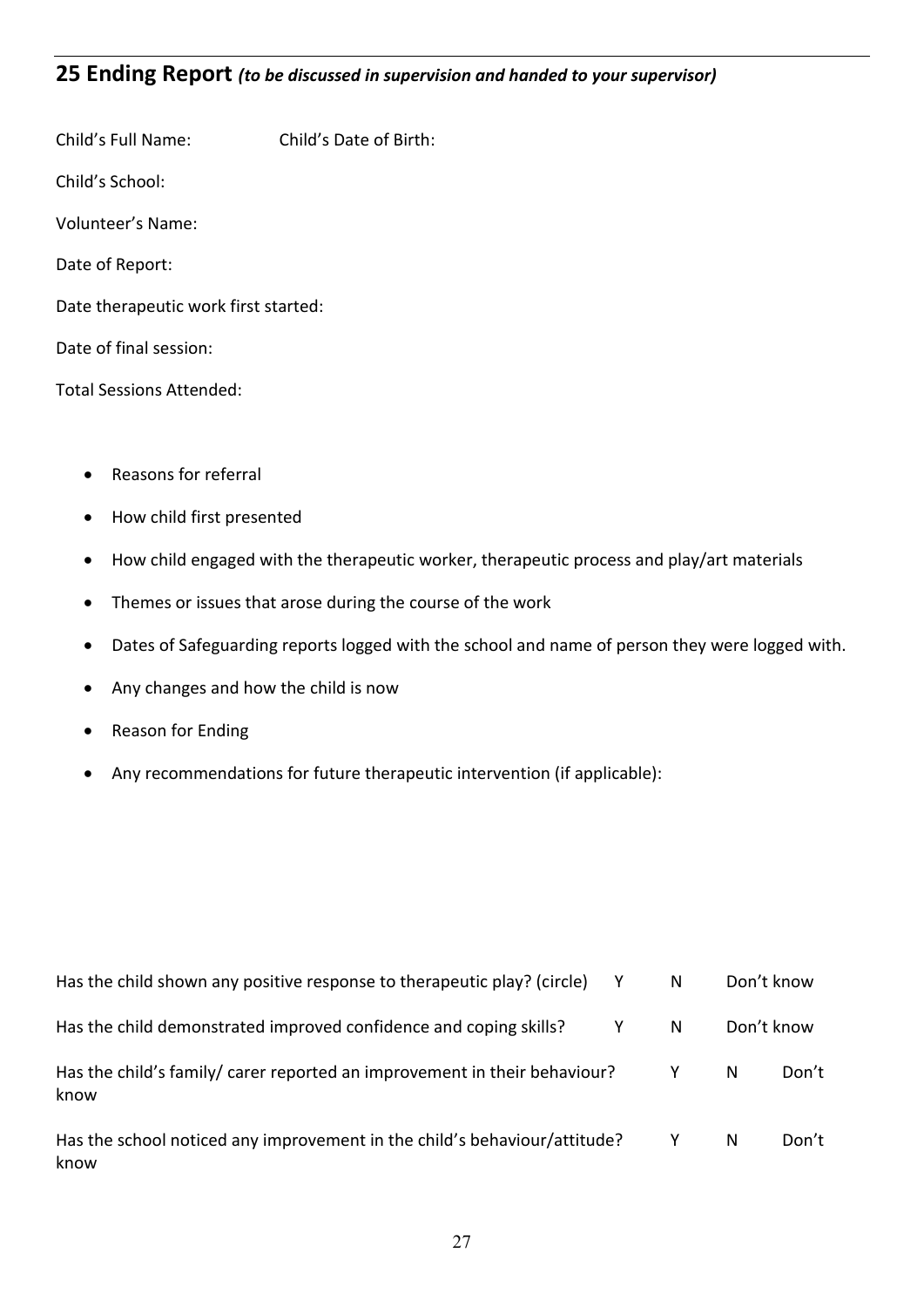## **26 Carefree Kids Policies and Guidelines**

## **Safeguarding & Child Protection Policy and Procedures**

Carefree Kids is a registered charity which exists to ameliorate the emotional health of babies, children and young people and their parents/carers, mainly in the London borough of Waltham Forest, also in neighbouring boroughs, and uses a variety of therapeutic methods to this end.

Carefree Kids is committed to safeguarding the welfare of children in line with best practice and guidelines set out by Safeguarding Children in Waltham Forest. It is the duty of all paid staff, volunteers and committee members to safeguard the children and young people we work with at all times.

Most of our therapeutic work is carried out in a separate room with one adult and one child. Some children whom we help have already been victims of physical, sexual or emotional abuse. In our work with especially vulnerable children, we aim to offer them encouragement and hope, as well as the opportunity to disclose their situation to a sympathetic adult.

To these ends, we have adopted recommended practice for:

## **i) The recruitment and supervision of staff and volunteers**

All people working with children will have a Disclosure and Barring Service Check (previous CRB check). We will apply for one before a volunteer starts attending Supervision/training groups or working with children unless they have one online that can be updated. We will also take two references for these volunteers. All those working with children will attend weekly supervision/training groups (during term time).

## **ii) Training staff and volunteers in the skill of listening sensitively to children who might seek to express themselves about the situation they are in**

This training is provided through procedures identified in the Carefree Kids Volunteers Handbook and reinforced during weekly training/supervision groups, termly study days, DVD days, safeguarding training days and via access to our specialist library.

#### **iii) Accusations against volunteers**

Staff and volunteers will be alerted to aspects of their role which could potentially lead to accusations of child abuse. For their own protection, adults will be advised to avoid such situations as far as possible.

## **iv) Physical contact between adults and children**

All physical contact should be initiated by the child not the adult. All touching must be age-appropriate. Adults response should be minimal but not rejecting. Examples of physical contact are to be brought by volunteers to their weekly supervision. This issue will be explored at study days, through safeguarding training and other training events.

#### **v) Explaining to the child about disclosure**

All staff and volunteers will be trained to tell every child on beginning work with him or her that the content of sessions will be confidential unless the child gives the adult cause to suspect that the child or someone else is at risk, in which case the appropriate person from the school and Carefree Kids will be notified immediately.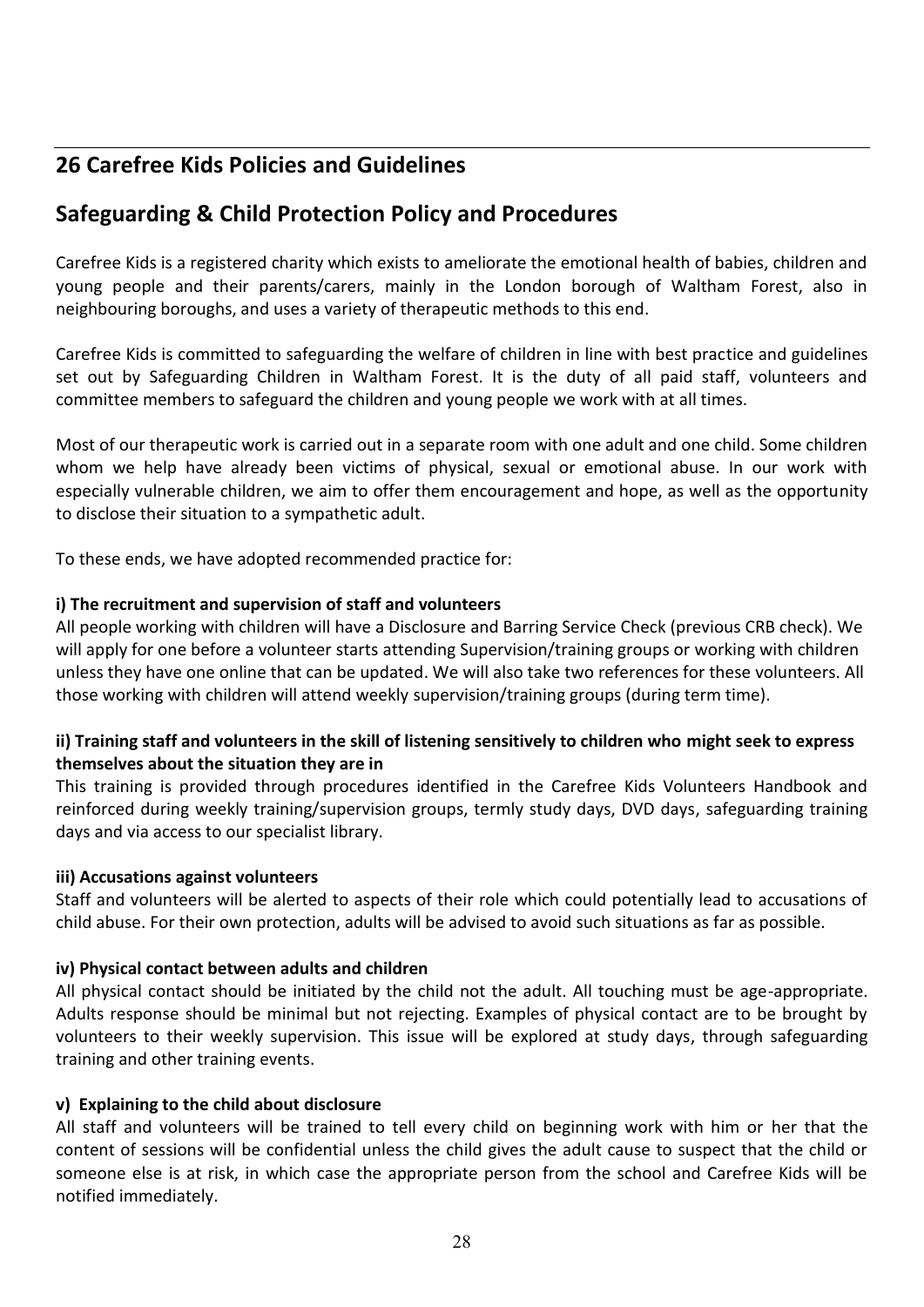#### **vi) Dealing with disclosure or the discovery of abuse**

Staff and volunteers will receive training in supervision, on safeguarding training days and at study days on how to deal with disclosures, including child protection procedures and the name of the person they should inform immediately and how s/he can be contacted. To this end all volunteers working in schools will know the CPO at their school and obtain a copy of the schools child protection policy. The named person within Carefree Kids whom volunteers should contact immediately is Marta Badia or Netty Fake (T: 0208 558 7799) or in their absence their clinical supervisor, or another staff member who will ensure your support through this process.

The volunteer will immediately write down what they have seen, what the child has said to them, verbatim, and what they have said to the child. Where the adult is paraphrasing, this should be indicated. Adults will be advised not to ask leading questions, to probe or to attempt in-depth interviews with the child. If what the child has said is unclear, it is reasonable for the adult to ask for what was said to be repeated or clarified. Parents should not be informed of the proceedings.

#### **vii) Premises**

All premises where work is carried out with children will be furnished and equipped with a view to optimal safety, e.g. no glass or dangerous objects, broken toys to be removed for repair. Be aware of where fire exits and assembly points are in case of fire.

#### **viii) Work out of doors**

Every precaution will be taken to ensure the safety of children, e.g. Hand to be held while crossing roads. Be aware of road safety when using the bus (making sure door child enters is parked towards the pavement).

#### **ix) Medical emergencies**

Staff and volunteers must know where and how a qualified first aider can be contacted and must have telephone numbers of parents/carers when appropriate. Information about any allergies and medical conditions of children must be included in referral forms and be available to staff and volunteers.

#### **x) Distribution of Child Protection Policy**

A copy of this policy (included in the Carefree Kids Volunteers Handbook) is to be given to every Carefree Kids volunteer, paid employee and committee member. We provide ongoing training in child protection policy and best practice. All volunteers and staff are to attend annual retraining in child protection policy and best practice.

#### **xi) Review of this policy**

This policy will be reviewed annually at trustees meetings and Trustees will be notified of changes at Annual General Meetings.

## **Carefree Kids Procedure in the event of an allegation made against a Carefree Kids volunteer or staff member**

If a client, parent or other relevant person makes allegations to Carefree Kids against any person working for Carefree Kids, whether paid or unpaid, or a member of the management, the following procedure will come into force - incident reports will be made at all stages as appropriate:

- a. The person receiving the complaint will contact co-ordinators Marta Badia or Netty Fake (020 8558 7799) who will at once contact the Chair, or any other trustee.
- b. If the complaint is a criminal allegation the co-ordinator will contact the police.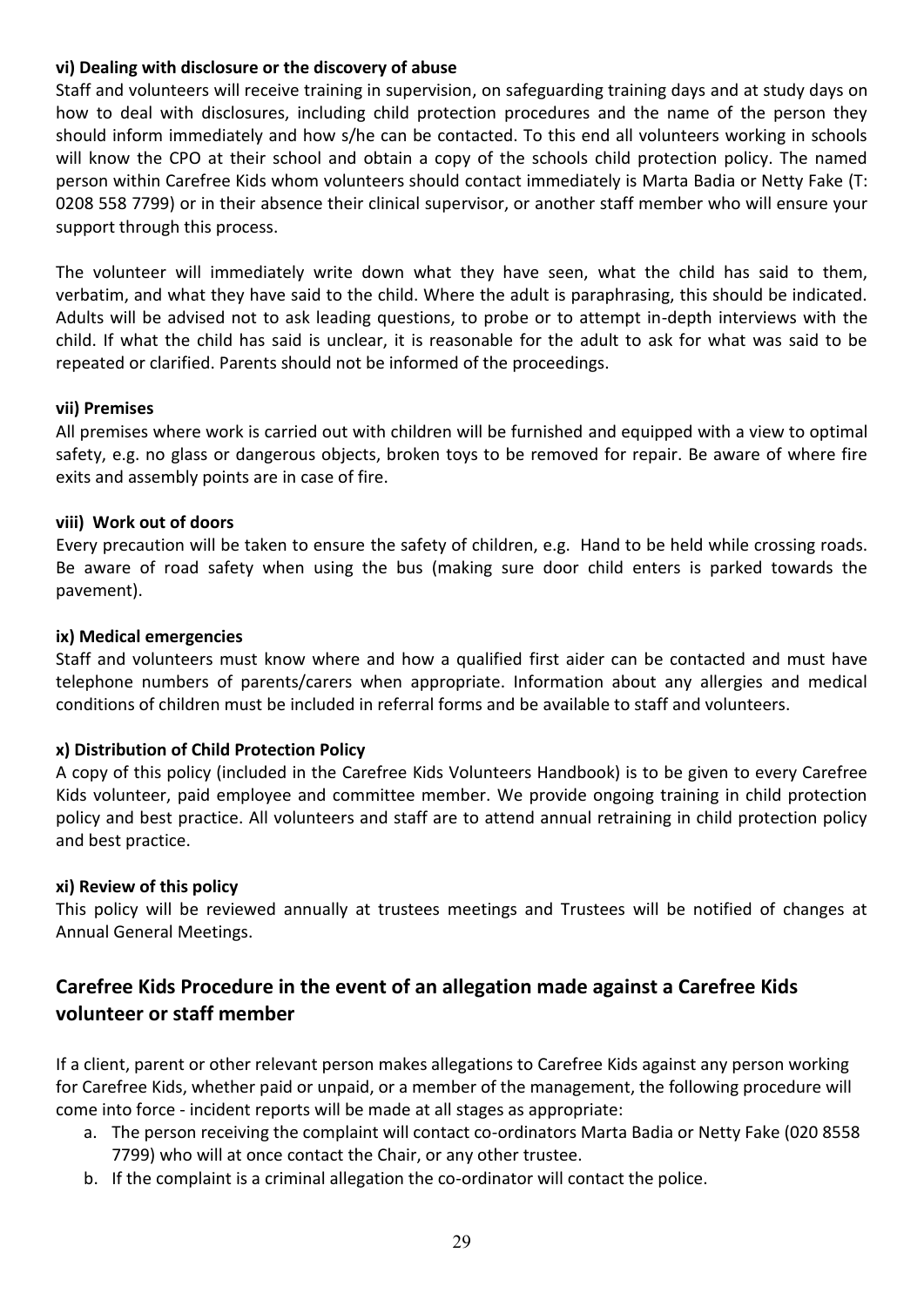- c. The Chair should inform the person against whom an allegation has been made as soon as possible UNLESS THERE APPEARS TO BE A CASE THAT THIS MIGHT PREJUDICE A CRIMINAL INVESTIGATION. This will require consultation with the police to ascertain.
- d. The course of action to be taken from thereon will be decided by the nature of the allegation(s).
- e. If a criminal allegation e.g. of sexual abuse and impropriety is made, or physical assault, or inappropriate behaviour, the Chair will activate the Disciplinary Procedure and suspend the person from any activity in Carefree Kids under the heading of alleged Gross Misconduct. If it is warranted, this may be without pay, should the evidence appear strong enough to justify the matter. The suspension will remain in force unless and until the police and/or social services confirm there was no substance to the report. An incident report will be made and treated as confidential.
- f. If there is no criminal allegation the co-ordinator will gather as much detail from available sources of information as possible, by way of investigation, but not including seeking to interview the client if there is a criminal allegation (which is a matter for the authorities). Where appropriate, the coordinator should consider whether suspension of the worker is advisable and recommend accordingly to a panel consisting of at least one trustee (not the Chair) and a member of staff or of the committee. . This may include a situation which, though non-criminal, could lead to a decision of gross misconduct.
- g. The Co-ordinator will report to the panel on the outcome of such an investigation and will recommend whether any further steps should be taken.
- h. The person against whom such non-criminal allegations are made should have opportunity to give an explanation or answer to any allegation at an interview conducted by the co-ordinator and the course of such an interview should be minuted.
- i. The suspension will remain in force on completion of the co-ordinator's enquiries if the panel is of the view that the misconduct is so serious as to constitute grounds for immediate termination of employment or voluntary service until the dismissal procedure has been implemented. The person suspended should be advised by the panel of a person in Carefree Kids with whom s/he can communicate during the period of suspension on matters relating to their employment, and the person so appointed should be told clearly, as should the person suspended the address to which any communication should be made, whether or not communication includes personal contact, and the hours/times of contact.
- j. The person suspended can appeal any decision by the panel to the Chair who will consider the representations of the person and the decision making by the panel in accordance with the existing disciplinary procedure.
- k. If legal proceedings result in the conviction of the person for a serious offence involving a client, the Chair shall consider any report or information from the police and /or social services and shall recommend to the trustees the appropriate course of action up to and including instant dismissal. If the proceedings to not result in a conviction but there is evidence to suggest misconduct, the procedure in article f. may be invoked.
- l. The Chair shall write to the person concerned to inform them of the outcome of the investigation and will inform the person of any decision to terminate employment or of the date and conditions, if any, of a return to duties, where a disciplinary offence has been committed but is not of a nature as to warrant immediate dismissal.
- m. Under no circumstances is any person suspended to re-enter Carefree Kids premises or property or attend a session site (school, bus or other) whilst under suspension. This prohibition includes activities where there are no vulnerable adults, children or young persons present.
- n. In appropriate circumstances, in consultation with the trustees, and with other Officers as available, the Chair may effect an instant dismissal if the evidence warrants it. For example, someone caught in the act of committing an offence involving a client or child. This will be reported in the manner detailed above. The personal file of such a worker will have the necessary note of action taken entered in it.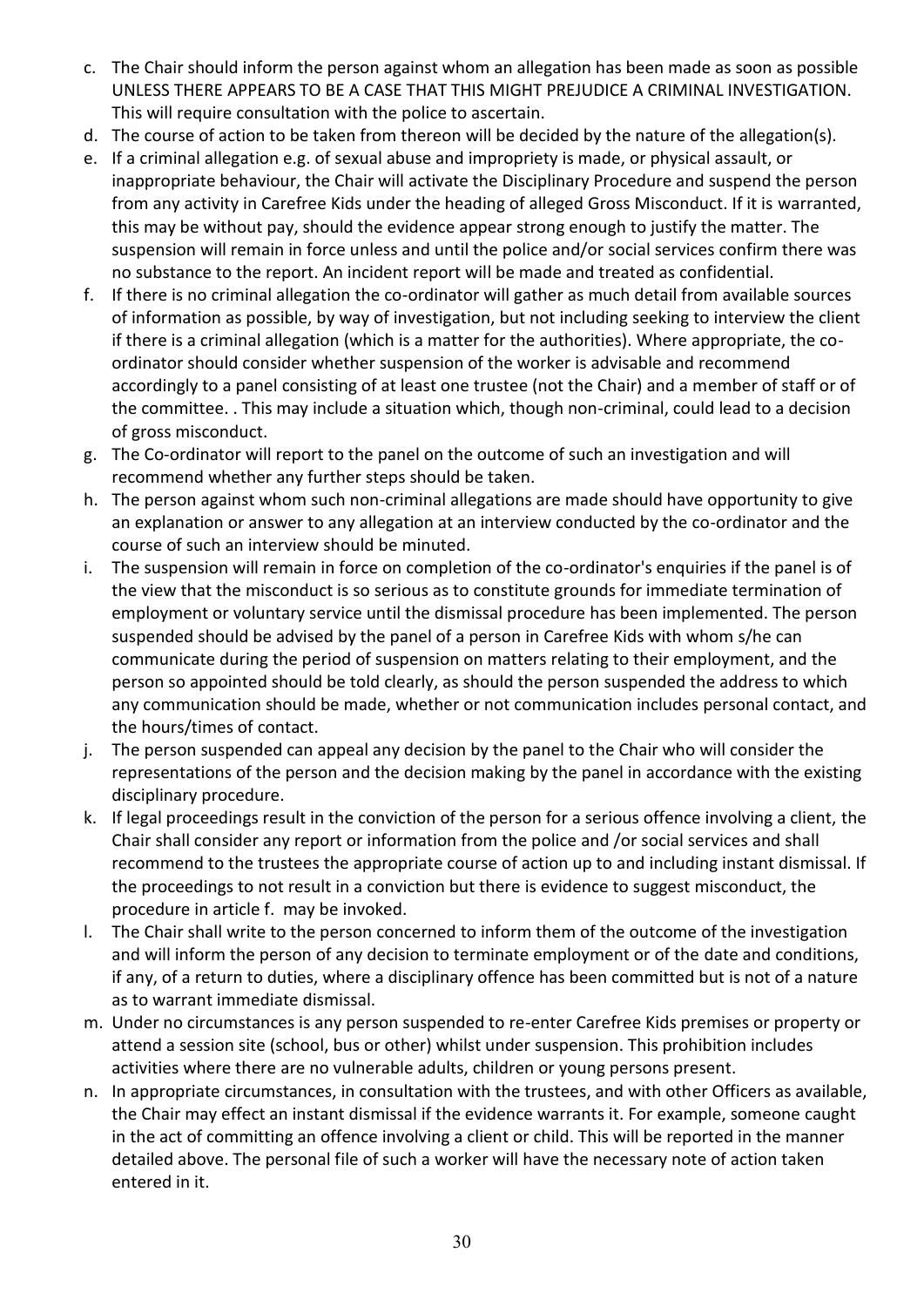## **Equal Opportunities Policy**

1 Carefree Kids recognises that many different groups of people within society face direct and indirect discrimination. We are committed to the values of justice and equality. We therefore are committed to providing equal opportunities for all people irrespective of their gender, nationality, ethnic origin, colour, religion, sexual orientation, disability, class, age, marital status or domestic circumstances, in accordance with our service aims.

2 We will ensure that action is taken at all levels within the organisation in order to identify and develop systems and practices that are anti-discriminatory. All people connected with Carefree Kids, in the management and delivery of services, are made aware of, and required to work within, this policy.

3 Carefree Kids will strive to ensure that all employees and volunteers are treated fairly in all matters.

4 Carefree Kids aims to work with people in emotional distress, which includes suffering through disadvantage and social exclusion. Therefore our approach needs to ensure a welcome for all.

5 Carefree Kids aims to ensure equality of opportunity throughout employment, volunteering and all services by providing resources, encouragement and specific training necessary to enable people from all groups to play an active role and achieve their maximum potential.

6 Carefree Kids strives to provide a working environment which is fair, accepts differences and is free from intimidation, harassment or victimisation.

7 All equipment provided for children is carefully selected to enable children to represent themselves and others; for example, ethnically diverse dolls.

## **Confidentiality Policy**

Everything that goes on in a therapeutic play session is confidential. Details of sessions will not be discussed by Carefree Kids' therapeutic play workers, except in Carefree Kids supervision groups or with Carefree Kids Coordinators - and all material discussed remains confidential. Therapeutic play workers can give limited feedback to parents and school staff provided it does not breach confidentiality. Details of the sessions can be shared, **only** as agreed with the child. The child can share as much or as little about the sessions as they want.

However, if a child makes a disclosure which constitutes a child protection issue, or a therapeutic play worker has concerns about the safety of a child, then the Carefree Kids therapeutic play worker has a duty to act. The therapeutic play worker can immediately discuss their concern with Carefree Kids Coordinators, or their Carefree Kids Supervisor. The therapeutic play worker must then report their concern to the school's designated child protection officer (or deputy if absent) before leaving the school's premises, or at the very latest within 24 hours. Full guidance on handling such concerns is given in the Carefree Kids Volunteers Handbook.

Carefree Kids therapeutic play workers will explain to children about confidentiality - and the limits/exceptions to it - ideally during the first therapeutic play session. We will also inform Parents/Carers of confidentiality and its limitations when we obtain their consent to work with their child.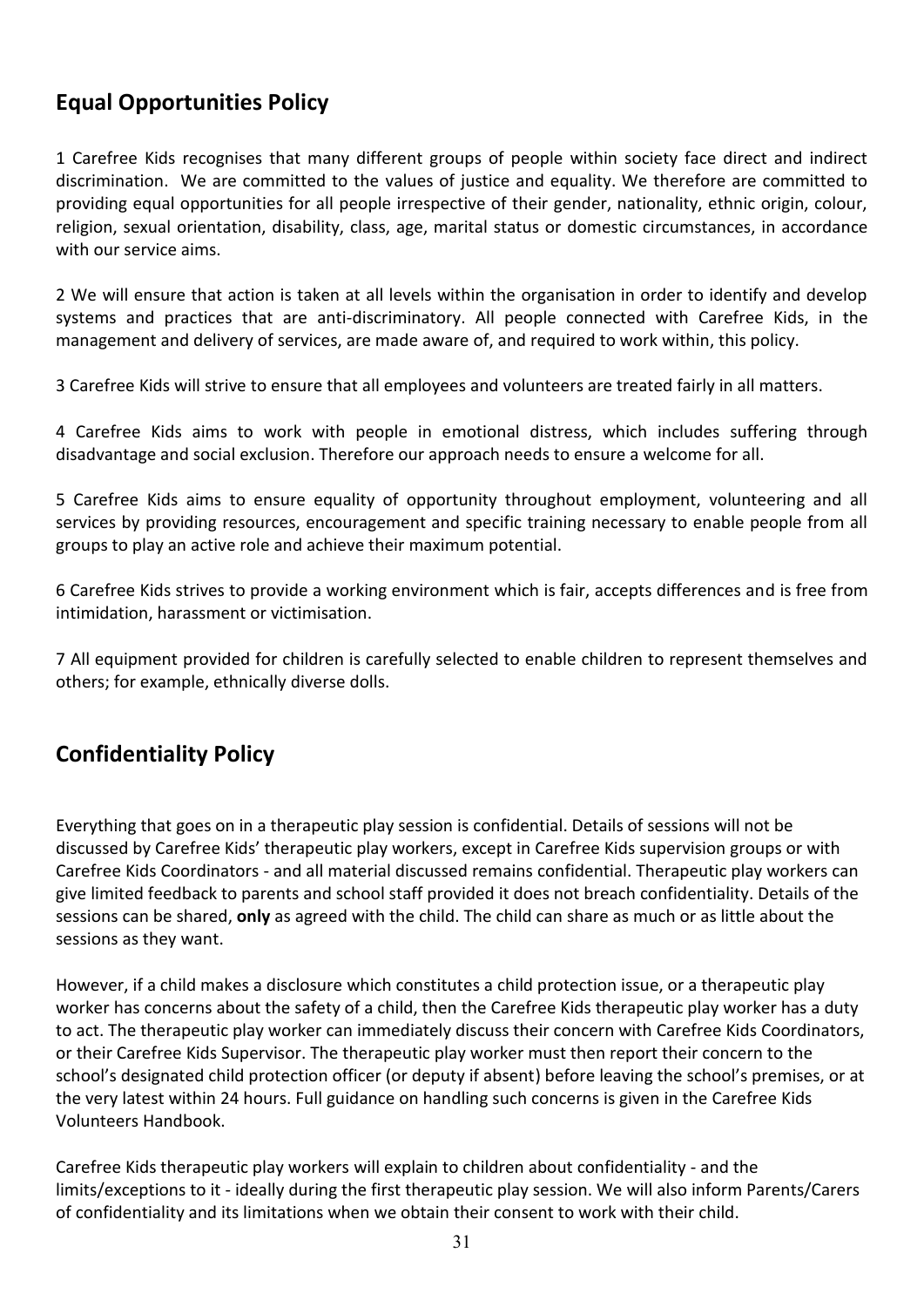When requested, therapeutic play workers are expected to write brief, factual reports about their work with each child, which are kept confidentially by Carefree Kids and a copy is provided to the school. Carefree Kids provides a format for reports but their purpose is to confirm attendance, summarise the work in general terms and any relevant developments but not to refer to the specific content of the child's play or in any other way breach confidentiality.

All other correspondence with school and volunteers should use the child's initials.

Carefree Kids therapeutic play workers are permitted to make their personal "process" written notes, for the purpose of their learning and for presentation at supervision groups, provided those notes remain always entirely anonymous. Carefree Kids encourages volunteers to destroy these notes after their work with a child has ended.

- Everything that goes on in a therapeutic session is confidential, apart from discussion in group or individual supervision. All material discussed in supervision is confidential.
- If there is a concern about the safety of the child or someone else, the volunteer will immediately discuss the matter with CFK and the school's child protection officer before the volunteer leaves the school.
- Volunteers can give limited feedback to parents and others, as agreed beforehand with the child.
- Volunteers will make their written notes anonymous.
- All notes will be kept locked up or in a hidden place.
- All notes will be given back to CFK once a volunteer finishes work with a child.
- The child will be told that the sessions are confidential
- CFK has rights to the information, but the court can over-rule this.
- Volunteers can keep two sets of notes: one consisting of their own reflections and speculations, the other recording actual events and words used. **Confidentiality**
- Everything that goes on in a therapeutic session is confidential and, as such, volunteers will not discuss the details of the content of sessions, except in group or individual supervision; or where there is a specific concern about the safety of the child or someone else (in which case Child Protection Policies and Procedures will be followed). All material discussed in supervision is confidential.
- This confidentiality agreement will be communicated to the child/young person by the volunteer in age-appropriate language, as well as to parents/carers and school staff.
- Volunteers can give only generalised feedback to parents/carers and school staff so as to maintain confidentiality; or volunteers can provide limited specific, or more detailed feedback if agreed beforehand with the child. Any perceived breach of confidentiality can seriously undermine therapeutic work.
- If there is a concern about the safety of the child or someone else, the volunteer should explain to the child that – and why – they have to share this specific information. The volunteer will then, **immediately after the session**, discuss (only) the specific concern with CFK and/or inform the school's child protection officer (please see Child Protection Policies and Procedures).
- CFK and Volunteers will make any written notes entirely anonymous and keep them securely. Such notes should be destroyed or returned to CFK once the work is completed. Any reports will be kept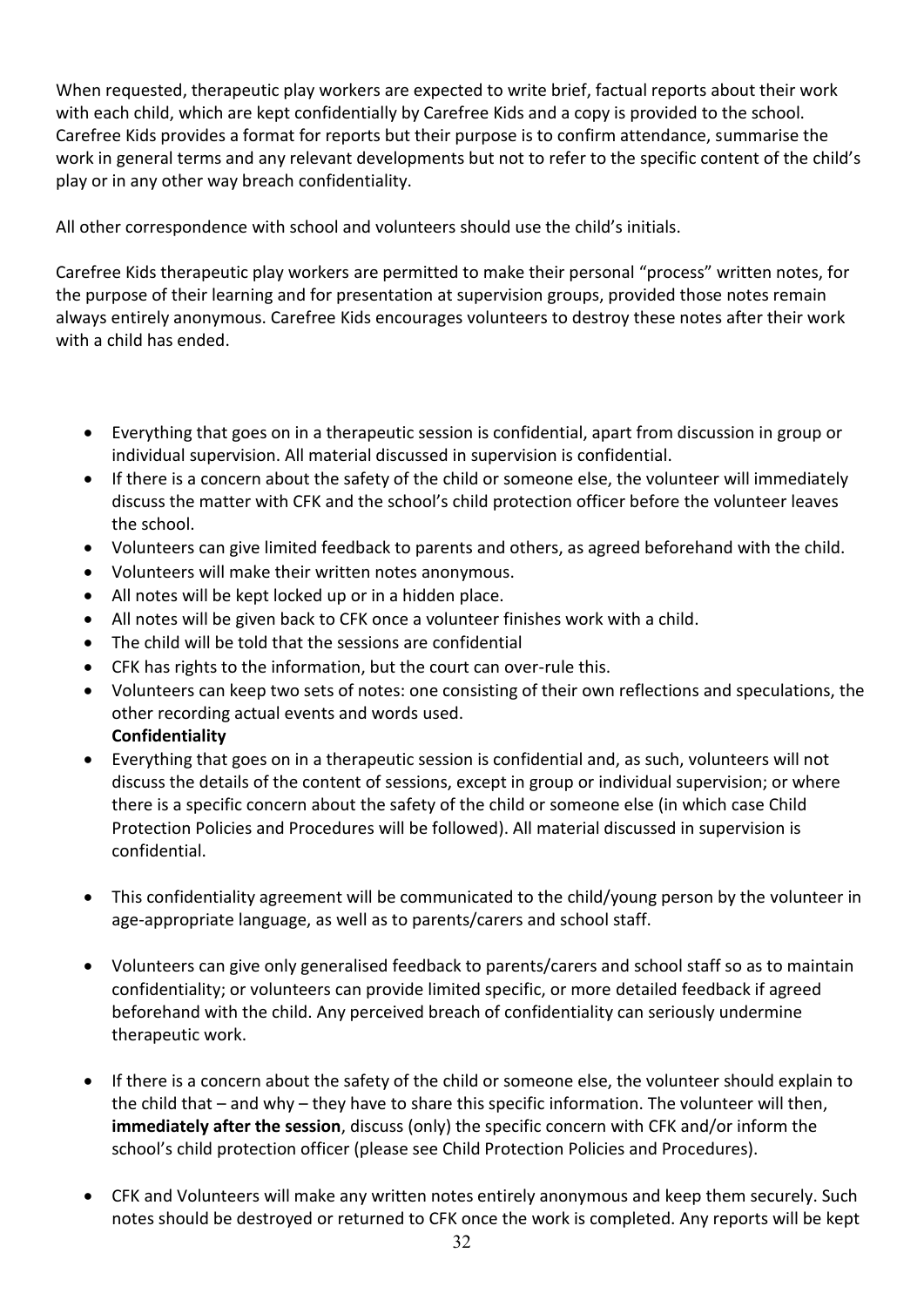in a locked filing cabinet and shared only on a need-to-know basis. CFK has rights to the information, but courts of law can over-rule this.

• The confidentiality agreement remains even after the work ends and the volunteer is expected to maintain confidentiality indefinitely.

## **Health and Safety Policy**

#### **Introduction**

Carefree Kids is committed to creating and maintaining a safe working environment within its premises and all premises and vehicles which it uses, to ensure so far as is reasonably practicable the health & safety of all its volunteers, students, service users & paid employees.

#### **Statement of intent**

The Trustees of Carefree Kids recognise and accept their responsibilities in providing a safe and healthy environment for volunteers, students, service users, paid staff and anyone else who attends our events or services. All reasonable actions will be taken to fulfil these responsibilities within the framework of the Health and Safety at Work Act 1974 and regulations made under this legislation. The Health and Safety at Work Regulations which came into force in 1993, implementing six European directives, also apply.

#### **Responsibilities of volunteers and paid staff**

Every volunteer, student and paid staff member must remember that there is a personal and collective responsibility under the Act and under this Health and Safety policy statement.

All volunteers, students and staff, while carrying out Carefree Kids business, have a duty to take reasonable care, both physically and psychologically, of themselves and anyone who might be affected by what they do. They also have a duty to co-operate with Carefree Kids and all venues where we operate in the interests of health & safety, e.g. fire drills, first aid etc.

All volunteers, students and staff must inform themselves of the contents of Carefree Kids' Health and Safety policy and familiarise themselves with its arrangements and especially with factors which could affect children and vulnerable adults.

All volunteers, students and staff members have the right to seek and to have independent advice on matters which might affect their health and safety.

#### **Safety procedures**

All volunteers, students and paid staff will pay particular attention to:

- \* The dangers of wet floors & other risks of children or adults falling or hurting themselves.
- \* The whereabouts of **first aid** equipment at every venue and how to find a person qualified in first aid.
- \* The possibility of volunteers being physically hurt by children or adults during the work.

\* The **psychological stress** of carrying out therapeutic play and other work with distressed people, and the essential use of regular supervision in groups and/or individually. Volunteers, students and paid staff have a duty to ask for the support they need to prevent undue stress and anxiety. Volunteers, students and paid staff should tell their supervisors if there are, or begin to be, personal factors which affect, or might affect, their work and ability to carry out their work and attend supervision, in order that support can be given where needed.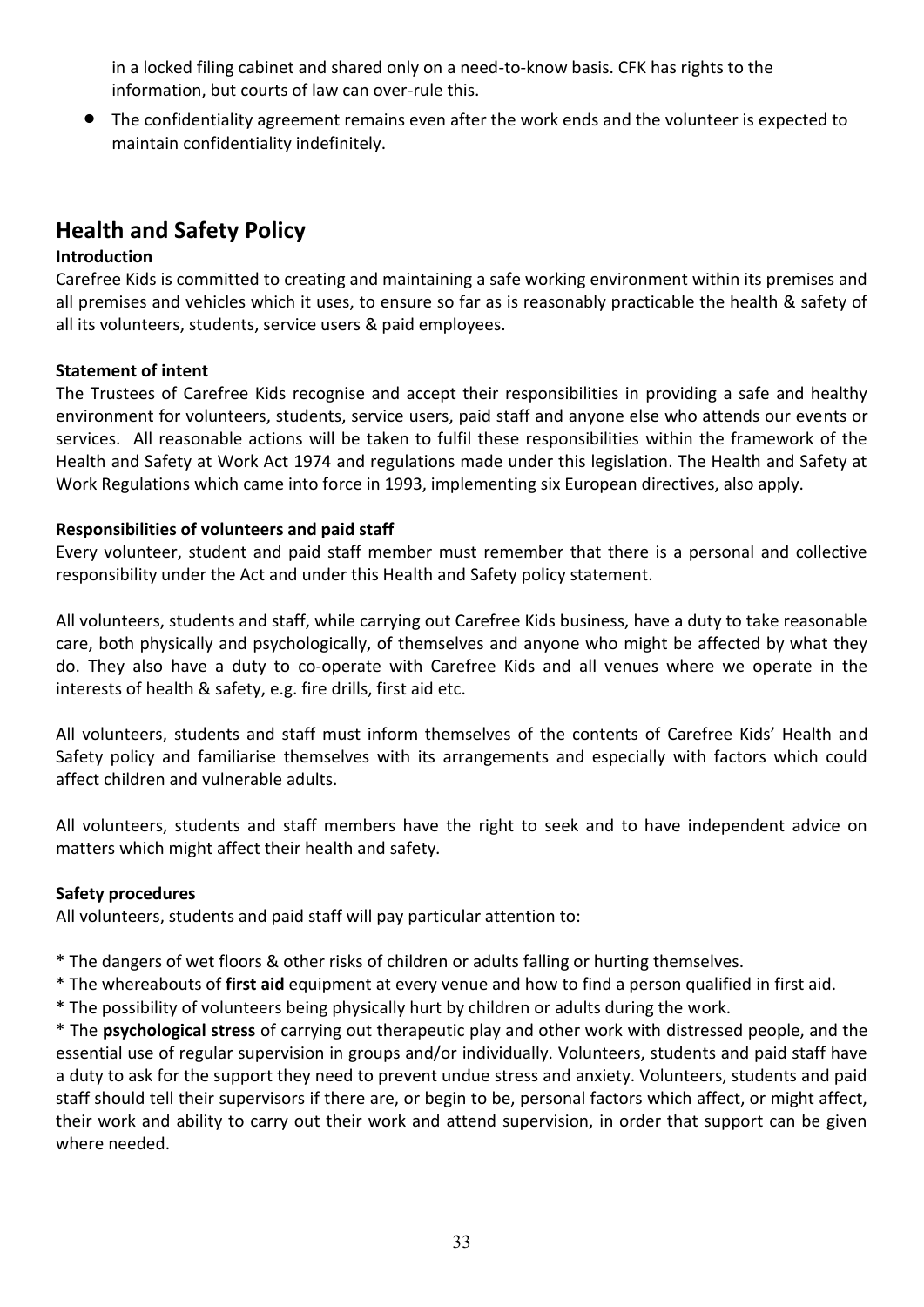The play rooms, and other spaces used should be neither too hot nor too cold. All electrical equipment, such as heaters and fans, should be kept out of the reach of children whilst in use and be inspected from time to time by a qualified electrician.

## *Work with adults*

When adults are seen for therapeutic work, it is important to ensure that another adult within Carefree Kids is aware of the therapeutic session and its timing. The therapist should be aware of how to leave the room in an emergency and should behave in an empathic way least likely to provoke aggressive behaviour. Therapists who work with adults should discuss with their supervisors strategies for defusing potentially aggressive or violent behaviour.

All adult clients will be assessed by Carefree Kids paid staff or another suitable person before a volunteer or student begins work with them.

Any worries the volunteer or student has about the safety of adult clients or the safety of the therapist during sessions, should be reported to the supervisor as soon as possible.

## **LONE WORKING POLICY**

## *Background*

This Policy should be read in conjunction with the Carefree Kids Health and Safety Policy.

Volunteers normally see children within a school environment, where their training in boundary setting will enable them to deal with potentially dangerous situations. In addition the class teacher and/ or SENCO will know that the session is taking place.

There may be occasions where children are seen in different locations, such as community centres or at the CFK office. Additionally, parents may be seen in their own homes, in public buildings or in the CFK office. In all instances where the session takes place outside school premises (or outside the normal school day) additional measures must be taken to promote safe working conditions. In every instance, the following guidelines will apply, regardless of whether the client is considered to be a low risk.

## *Sessions in the Client's Home*

One-off assessment sessions and meetings with parents might happen at home. Where this happens two people will go, no visits are to be done alone. CFK Coordinators will carry out assessments and volunteers who are meeting parents may ask another member of their Supervision Group to go with them (at times when a coordinator is unable to go). Where possible it is recommended that parents are met in a public place or in a pre-arranged room.

CFK recommends that volunteers working with adult clients inform a responsible adult (e.g. partner/ family member) when and where they are meeting a client and arrange to make contact after each meeting. If there is no responsible adult available for the worker to contact, then CFK staff are willing to be the contact person, but this is expected to be on exceptional occasions only.

A CFK Co-ordinator will undertake a Risk Assessment (on paper and held on file, of each parent due to be seen individually and will make this information available to the volunteer so, together, they can make informed choices about where to meet clients. If a client has a history of violence, or has a violent family member or is likely to have violent visitors, the Co-ordinator will require the meeting to be held in a public place (i.e. not in the client's home)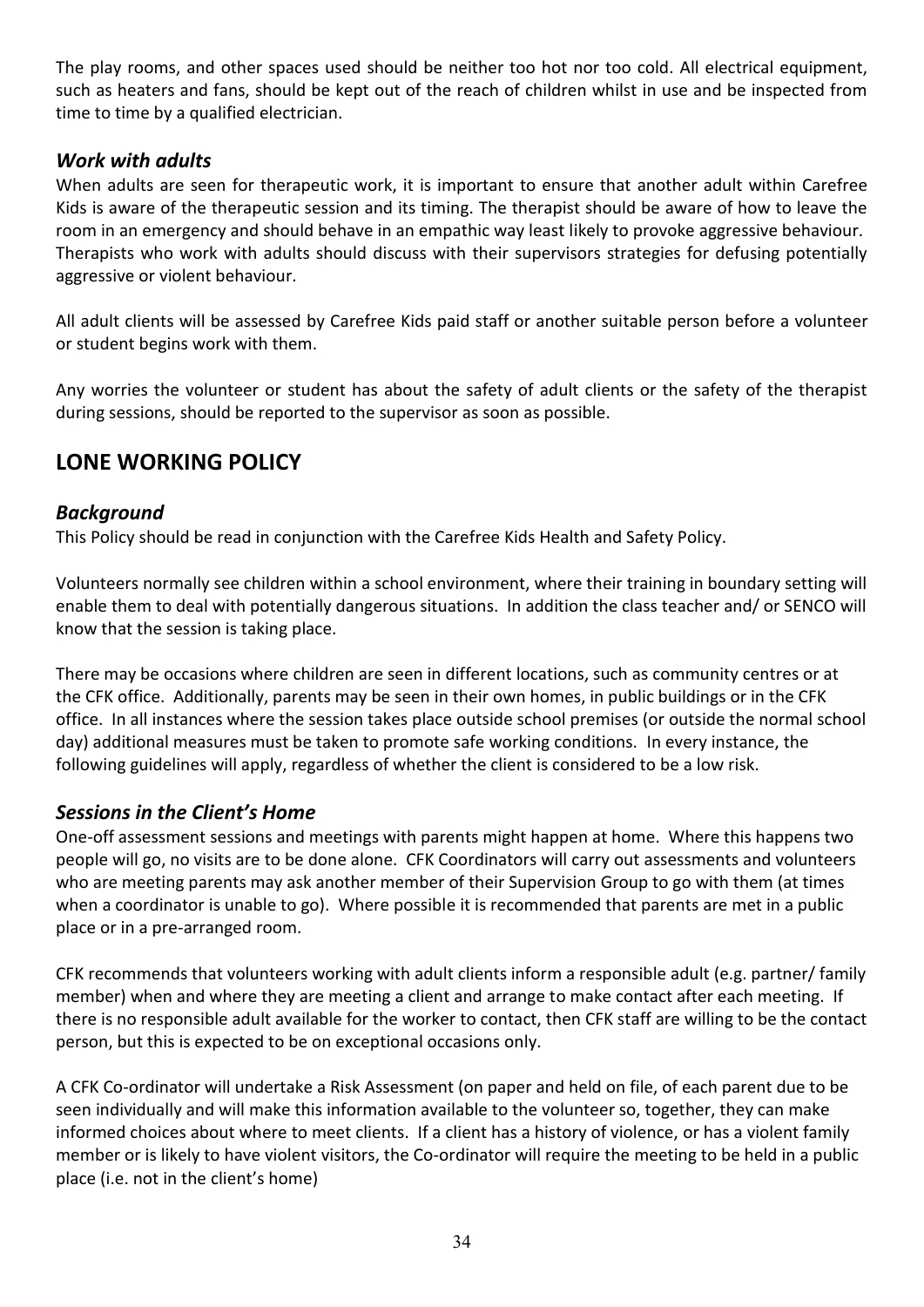## *Sessions in CFK offices*

If sessions are held at CFK offices, either with children, parents/carers, it is important that there is at least one member of staff available in the office. When sessions are arranged outside normal working hours, coordinators are to ensure that suitable staff cover is arranged to ensure staff availability during that time.

## *Advice to Volunteers*

- Do not turn your mobile phone off during sessions but silence them.
- Use the CFK mobile phone for meetings if you do not have one available.
- In the event of an emergency, dial 999 or 101

## *Sessions in other Non-School Premises or in Schools after Normal Hours*

The same guidelines apply as for sessions in the client's home.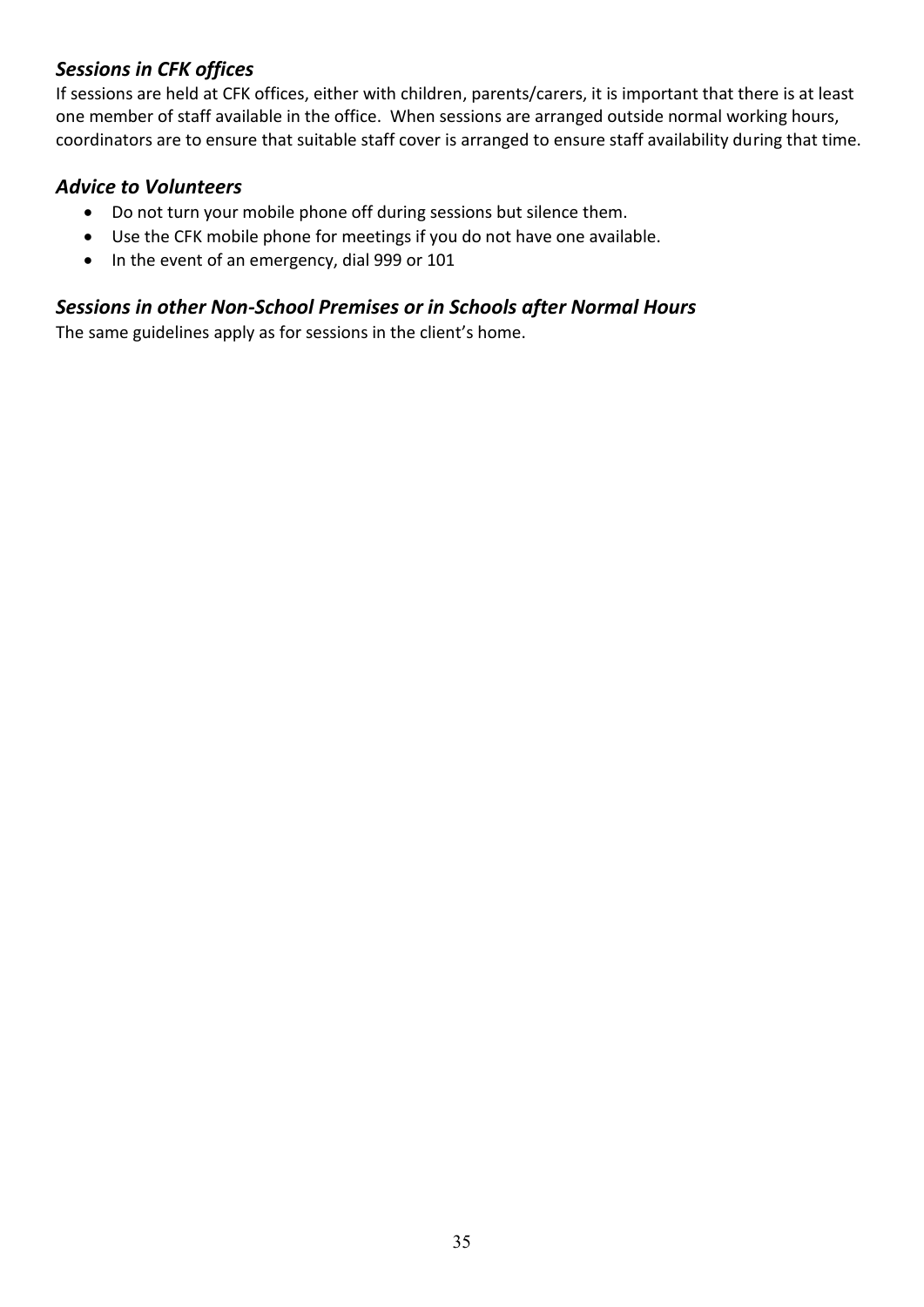## **Carefree Kids: Accident/Incident report form**

In the event of an incident or accident involving health & safety, please complete this form as soon as possible & give it to the Carefree Kids supervisor & the school's health & safety officer.

Date of accident or incident: Time:

- Area in which it happened:
- Detail of injury/condition if applicable:
- Part of body affected, if relevant:
- Please describe in detail how it occurred:

| Form completed by: (Print name) | Position: | Signature: | Date: |
|---------------------------------|-----------|------------|-------|
|                                 |           |            |       |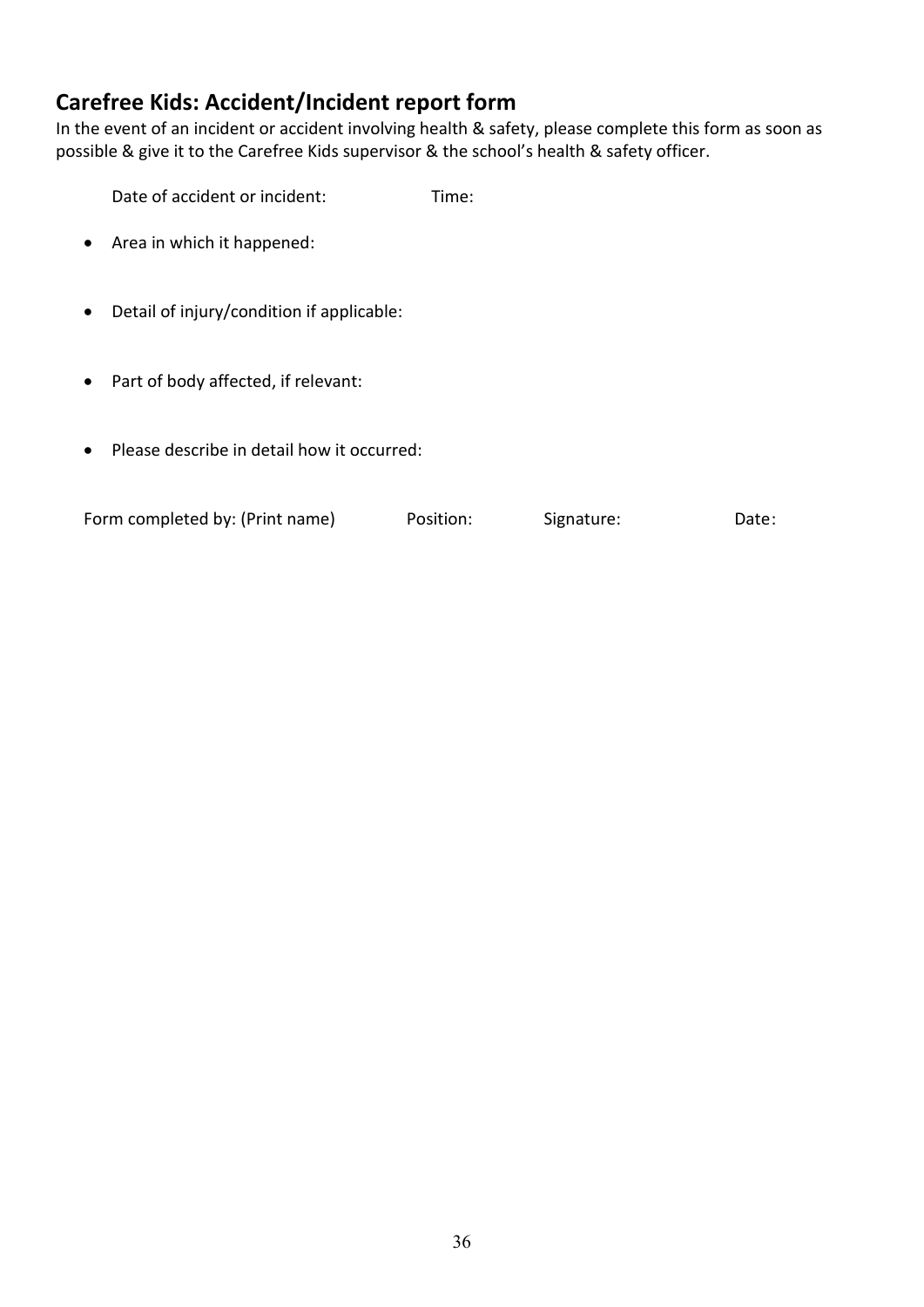## **Complaints & Feedback Procedure**

## *Introduction*

Carefree Kids aims to provide high quality services. In order to ensure that our services remain at a high and improving standard, we have a procedure through which you can let us know if for any reason you are not satisfied in your dealings with us. This complaints procedure sets out the steps we will take when we receive a complaint from a school, a volunteer, a parent/carer or any other person or organisation that has dealings with us.

The procedure also sets out how we receive feedback, both positive and negative. Our trustees undertake to make sure all complaints are investigated and resolved to the best of Carefree Kids' ability.

Often we will be able to give you a response straight away. When the matter is more complicated, we will give you an initial response within ten working days.

All complaints will be treated confidentially.

## *Making a complaint – general*

When a formal complaint is made, the following procedure should be adopted. Where the complaint is against the Carefree Kids co-ordinator, the same procedure will be followed, but with the chair of trustees substituting for the co-ordinator at all stages.

The complainant should be given a copy of the complaints form and invited to complete it. If the complainant does not wish to, or is unable to put the complaint in writing, a verbal statement of complaint will be accepted. It will be the duty of the co-ordinator to ensure that details of any verbal complaints are noted and that the complainant agrees with the notes. This will be recorded on the complaints form.

Informal complaints will also be noted in the Complaints and Feedback Book. The co-ordinator will deal with informal complaints in a speedy but informal manner.

## *Making an initial complaint stage 1*

The complainant should be invited to speak to the co-ordinator to discuss the complaint. This can be done in person or by telephone. The co-ordinator will keep a record of the conversation on the complaints record, which details the complaint, the action taken to address it and the outcome of the complaint.

At this stage, all possible attempts should be made to resolve the complaint on the same day or as soon as possible. The outcome will normally be given in writing. The co-ordinator will be available to explain the outcome verbally if the complainant wishes. The complainant will be informed of the next stage of the complaints procedure if s/he remains dissatisfied.

Stage 1 should be completed within ten working days of receiving the complaint.

## *Making a further complaint – stage 2*

If the complainant is dissatisfied with the outcome of the initial complaint, s/he should be invited to make a written complaint to the trustees either by completing a complaints form or writing a letter. If the complainant is unable to put the complaint in writing, the co-ordinator or other delegated person should help by writing down the complaint and the reasons for wishing to progress to stage 2. This should be read back to the complainant for agreement as to its accuracy.

The trustees will notify the complainant in writing that they are dealing with the matter. They will review the events in stage 1 and might seek further clarification from any party involved. They will notify the complainant of their